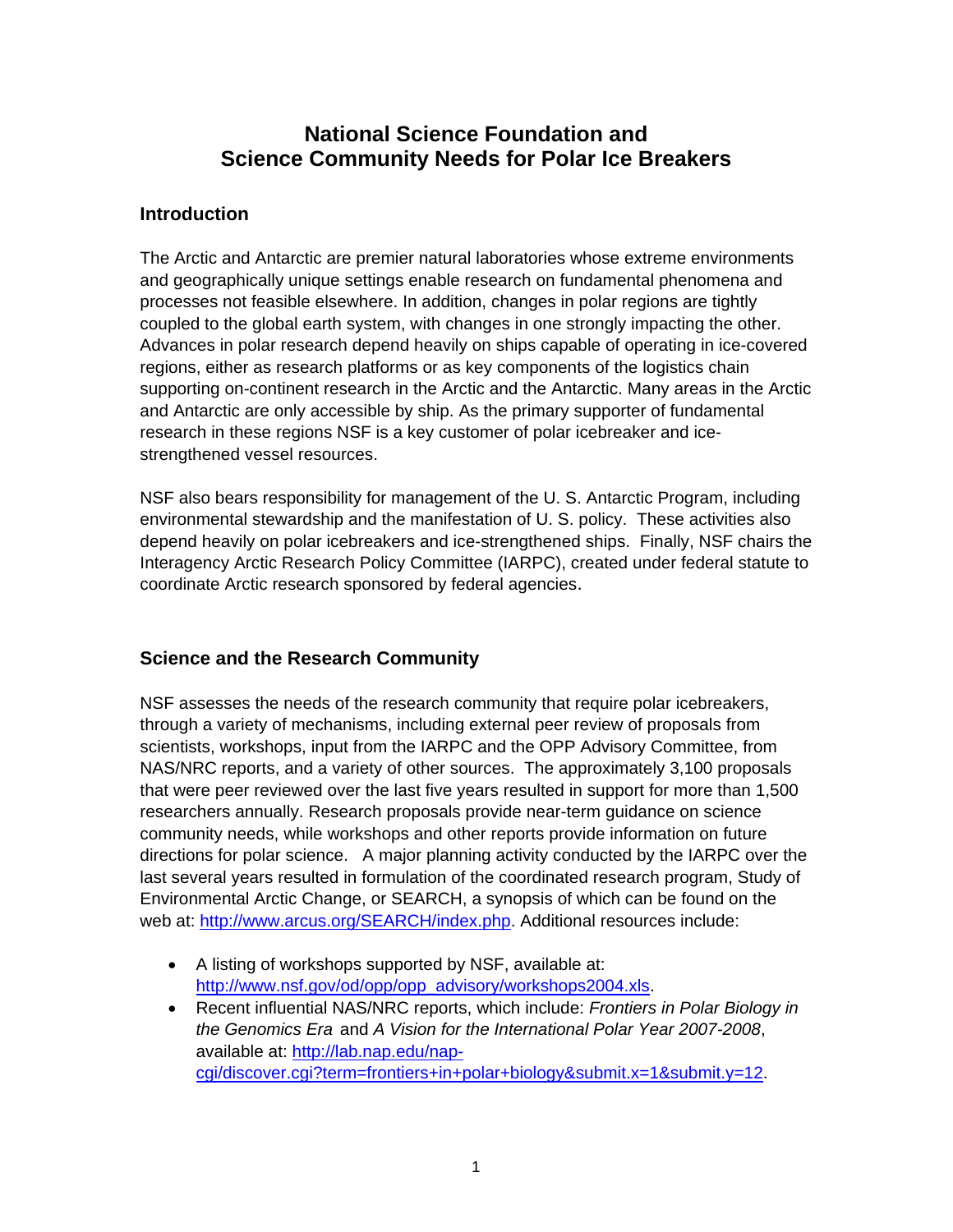Examples of the kinds of current and recommended research currently being supported by NSF in polar regions include:

- Understanding Earth and its systems. Goals include achieving better understanding of polar regions' influence on and response to global heat distribution in the oceans and the atmosphere, adaptations of organisms to polar extremes, and the valuable records of past climates and atmospheric constituents in ice cores, polar ocean sediments, and other indicators.
- Exploring the geographical frontier. Many fields of science are exploring the still unevenly understood polar frontiers. For example, the central Arctic Ocean and the Southern Ocean are the least studied of the earth's oceans.
- Performing science enabled by the polar setting. Polar conditions can enable research either not possible elsewhere or less effective elsewhere. For example, the extremely dry atmosphere and high altitude of the South Pole makes it the ideal window for astrophysical study of the origins of the universe, while the polar environments provide a natural laboratory for the study of terrestrial and marine ecosystems under extreme conditions.

As noted above, ships able to operate in ice are essential to meeting these and the other needs of the research community. These ships serve a variety of roles, as research platforms, as icebreakers clearing shipping channels in Antarctica for ice-strengthened resupply vessels, as cargo and fuel transport vessels, and as research and support platforms docked in the ice. NSF has met the need for these capabilities in support of the science community through a variety of mechanisms, including tasking U. S. Coast Guard icebreakers under reimbursement arrangements, securing construction to NSF specifications of private ships for long-term lease to NSF, chartering Military Sealift Command capabilities, short-term charters of foreign ships, arranging multi-ship coordination with other nation's science programs, and securing funding for ships operated by University-National Oceanographic Laboratory Systems (UNOLS). Each of these arrangements has specific advantages and they will be discussed below.

## **Arctic Research**

NSF supports research on the Arctic Ocean, atmosphere, and land areas, including their peoples, and marine and terrestrial ecosystems. In addition to research in individual disciplines, support is provided for interdisciplinary approaches to understanding the Arctic region, including its role in global climate. It has become widely recognized that the Arctic is in the midst of a change over the last decade. Changes have been measured in the ice cover, atmosphere, some terrestrial parameters, and northern ecosystems. Residents of the North are seeing these environmental changes affecting their lives. It is important to determine whether these changes are correlated with a short-term shift in regional atmospheric circulation or whether they signal long-term global change.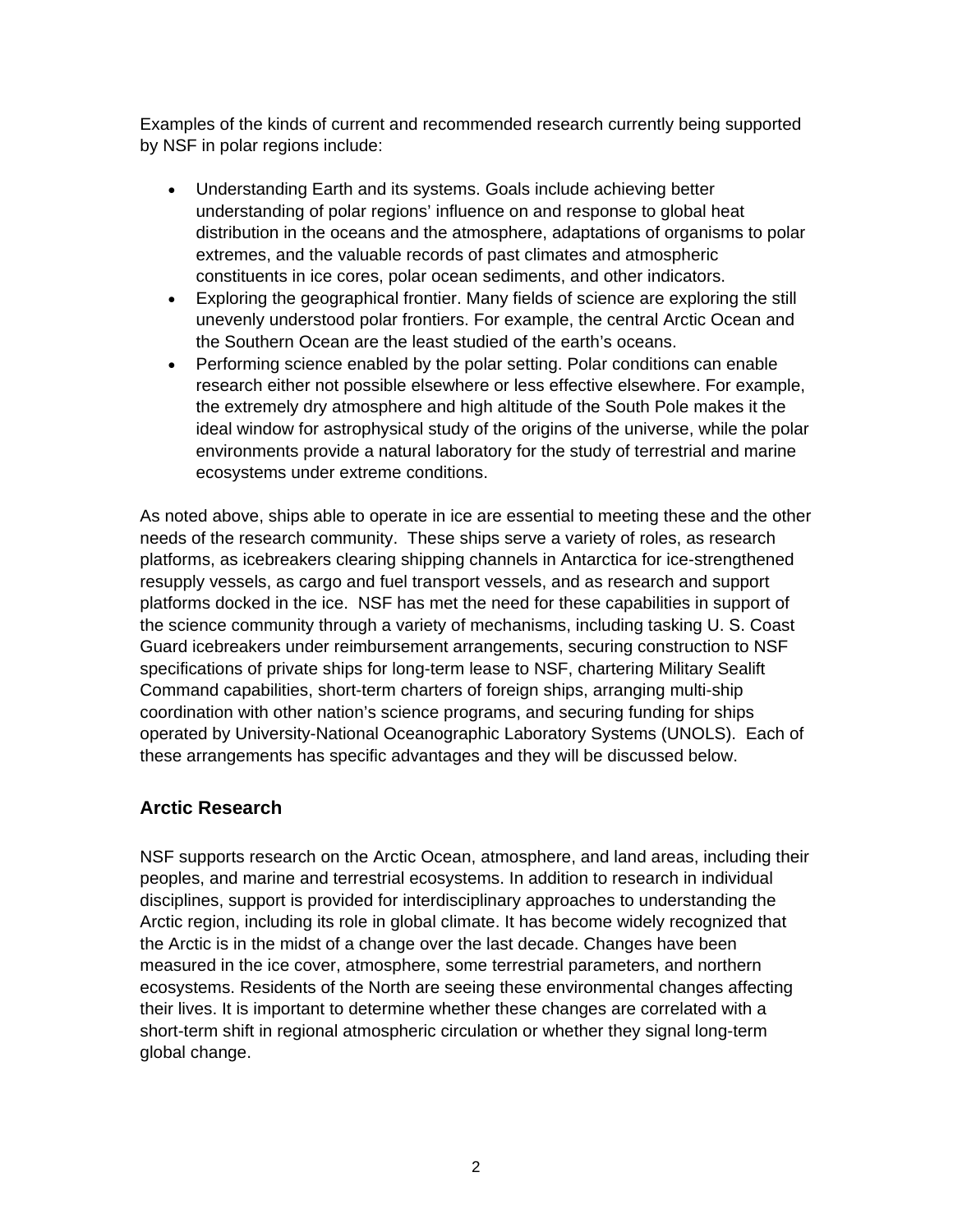In the Arctic, science on land and in coastal areas tends to be based at a few sparsely distributed, remote outposts, and in many cases access by ship is the most advantageous means, even for projects that are not inherently oceanographic. So far, research that uses icebreakers has focused either on ocean or coastal processes, although there is clearly another potential use in employing an icebreaker to bring sophisticated science assets to remote terrestrial localities. In the few years of its service, the Coast Guard icebreaker *Healy* has supported amongst others biology, sea ice research, marine geology and geophysics, cartography, physical and chemical oceanography and atmospheric science. (See Appendix A: *US Arctic Research Platform Needs*)

As the requirements of forefront research have become more demanding, NSF has increasingly relied on coordinated international multi-ship expeditions. For example, the USCGC *Healy* does not have the capability to work alone in the deep Arctic, making multi-ship arrangements necessary in lieu of an icebreaker research platform with more robust capabilities. International collaborations also have become necessary, as the demands for research aboard the *Healy* have intensified. Recent international partnerships with Sweden involving their icebreaker, the *Oden*; and with Germany and their icebreaker, the *Polarstern*; have been highly successful, as have collaborations by NSF, NOAA and other agencies with various Canadian, Chinese, Russian and other ships (*See Appendix A*).

## **Ship Availability and Requirements**

According to information provided by the Coast Guard in 2002 and 2003, NSF used approximately 90 percent of the 200 days that the USCG *Healy* could spend at sea. The *Healy* is 128 meters long and designed to conduct a wide range of research activities, with accommodations for up to 50 scientists (exclusive of the 85-person USCG crew). Science programs are limited by the ship time available on the USCGC *Healy.* Additional information on the ship's capabilities can be found in USCG contributions to the Committee.

The *Healy* operating period has been spring, summer, and fall, using the full 200 days available for tasking. The 200-day limit on days at sea is set by USCG policy. Spring work, north of Alaska (2002, 2004 and 2005) has been at, or just beyond the limit of Healy's icebreaking capability, with the Healy being beset for several days in 2004 and 2005.

Plans have been underway for several years for construction of a new ice-strengthened ship that would serve research needs in the waters around Alaska. NSF has assigned high priority to securing funding to build this ship. Designated the Alaska Regional Research Vessel (ARRV), it would likely be operated by a university as a UNOLS vessel, and would be designed for the purpose intended, replacing the *Alpha Helix* in conducting research cruises year round in waters of the Gulf of Alaska and southern Bering Sea, and in the summer as far north as the Chukchi and Beaufort Seas during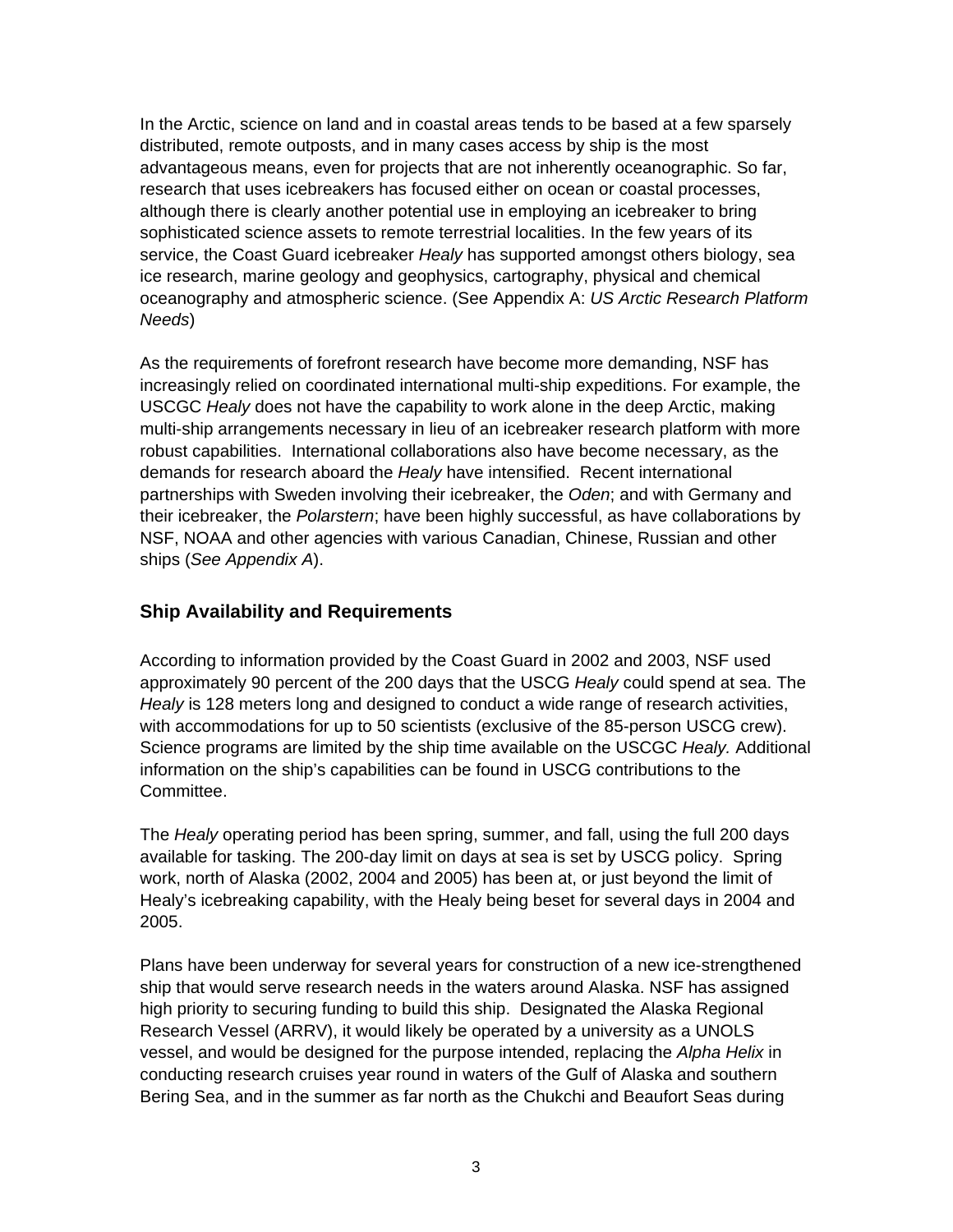minimum ice cover. In order to meet science requirements in the seasonal ice zone of the Bering Sea, the ARRV would be designed to work in ice up to 3 feet in thickness. There is substantial need for such a vessel. A major research effort has been formulated to study the relation between ecosystem changes and climate drivers in the Bering Sea. During heavy ice periods in the Bering Sea, the ARRV would probably need the assistance of the *Healy*.

Finally, better access to the deep ocean is needed in the Arctic. Options for supporting research in the deep Arctic should be integral to any study of future icebreaker needs.

# **Antarctic Research**

NSF provides approximately 85 percent of the U.S. funding for fundamental research in the Antarctic and the southern ocean. This research addresses a wide array of topics across many disciplines. For instance, research includes the evolution of the ozone hole to how extreme environments affect gene expression; the effects of ultraviolet radiation on living organisms; changes in the ice sheet and impacts on global sea level, global weather, climate, and ocean circulation; the role of Antarctica in global tectonics and the evolution of life through geologic time; and the early evolution of our universe, as well as its current composition. This research requires access throughout the southern ocean as well as access to the continent, both of which depend on capable and reliable icebreakers and ice-strengthened ships. (*See Appendix B: US Antarctic Research Program – Requirements for Ice Breaking*)

## **Antarctic Ship-Based Research**

U.S. Antarctic Program ship-based research is supported primarily by two vessels, the *Laurence M. Gould* (LMG) and the *Nathaniel B. Palmer* (NBP)*.* (A few research projects have also been supported by the USCG Polar class vessels from time-to-time, on a notto-interfere basis with the primary re-supply mission.)

## *Nathaniel B. Palmer*

The NBP is leased by the NSF's prime contractor, currently Raytheon Polar Services Company (RPSC), from the Louisiana based shipping company, Edison Chouest Offshore (ECO). The vessel was built to specifications developed on the basis of input from the science community. The ship is an ABS A2 icebreaker capable of breaking 3 feet of level ice continuously at 3 knots, with 13,000 shaft horsepower and a displacement of 6,800 long tons. The vessel is 308 ft. long and can berth 39 scientists and support staff (exclusive of the 22 person ECO marine crew). She is outfitted with all of the winches and A-frames necessary for deploying and retrieving oceanographic. She is fully instrumented with on-board oceanographic instrumentation and a networked computer suite, including multi-beam sonar and has 5,900 ft<sup>2</sup> of lab space and 4,076 ft<sup>2</sup>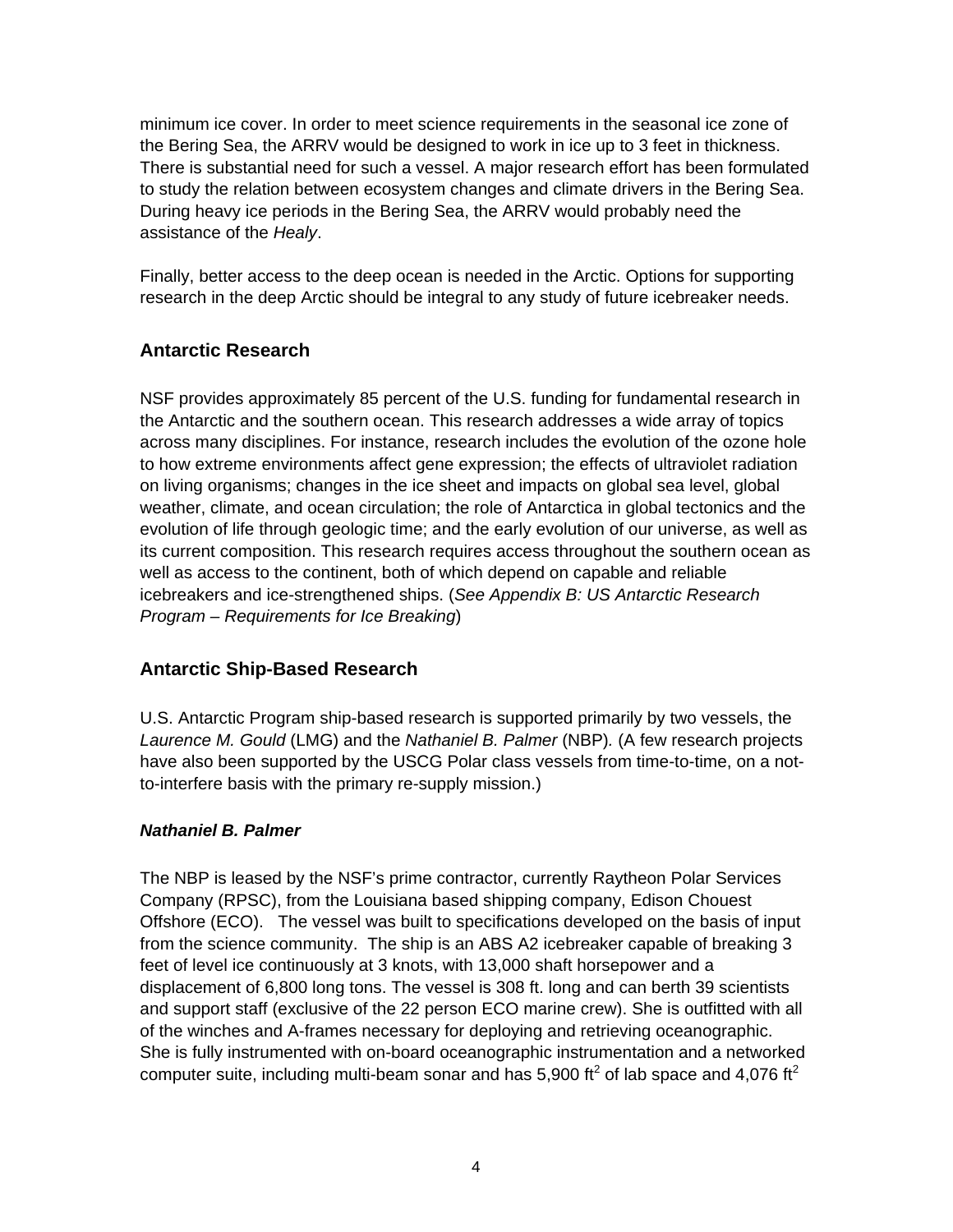of open oceanographic working and staging area. (*See Appendix C, Research Vessels, for additional details on the ships capabilities)*

The NBP averages 300 days a year underway in support of science. A brief overview of the research cruises conducted last year on the NBP is listed in *Appendix D.* Additionally, a listing of the cruises supported by the NBP and the Principal investigators for those cruises may be found on the web at:

([http://www.polar.org/science/marine/sched\\_history/nbp/nbp\\_history.pdf](http://www.polar.org/science/marine/sched_history/nbp/nbp_history.pdf))

## *Laurence M. Gould*

As is the case for the NBP, the LMG is leased by the NSF's prime Antarctic contractor, from Edison Chouest Offshore (ECO). Also like the NBP, the vessel was designed and built on the basis of input from the science community. The ship is smaller than the NBP and has less ice breaking capability. This is because the LMG is designed to operate in the more benign ice regions surrounding the Antarctic Peninsula, the most northerly part of Antarctica. The ship is an ABS A1 ice-strengthened vessel with 4,600 shaft horsepower and a displacement of 3,400 long tons and can break one foot of level ice at a continuous 3 knots. The vessel is 230 ft. long and can berth 28 scientists and support staff (exclusive of the 16 person ECO marine crew). She, too, is outfitted with all of the winches and A-frames necessary for deploying and retrieving oceanographic instruments. She is fully instrumented with on-board oceanographic instruments and a networked computer suite. The LMG has 2,425 ft<sup>2</sup> of lab space and 2,400 ft<sup>2</sup> of open oceanographic working and staging area. Short-term occupancy berthing vans are used for transporting scientists and support staff to Palmer Station thus accommodating an additional 10 people. The LMG has the dual purpose of supporting oceanographic science and providing re-supply to Palmer Station, located on the Antarctic Peninsula. (*See Appendix C, Research Vessels, for additional details on the ships capabilities)* The LMG also serves an environmental duty, carrying waste back from Palmer to the U.S.

The LMG averages 320 days a year underway in support of science and science logistics. A brief overview of the research cruises conducted last year on the LMG is listed in *Appendix D.* Additionally, a listing of the cruises supported by the LMG and the Principal investigators for those cruises may be found on the web at: [http://www.polar.org/science/marine/sched\\_history/lmg/lmg\\_history.pdf](http://www.polar.org/science/marine/sched_history/lmg/lmg_history.pdf)

## **Icebreaker Support for On-Continent Antarctic Research**

Current NSF-supported on-continent Antarctic research demands nearly year-round access to Palmer Station in the Antarctic Peninsula region, where the ice is generally less than 3 feet thick. This access is provided by the LMG and the NBP under the charter arrangement noted above.

For support of research at South Pole Station and McMurdo Station, and throughout the interior of the continent, NSF must open a supply channel through the sea ice in the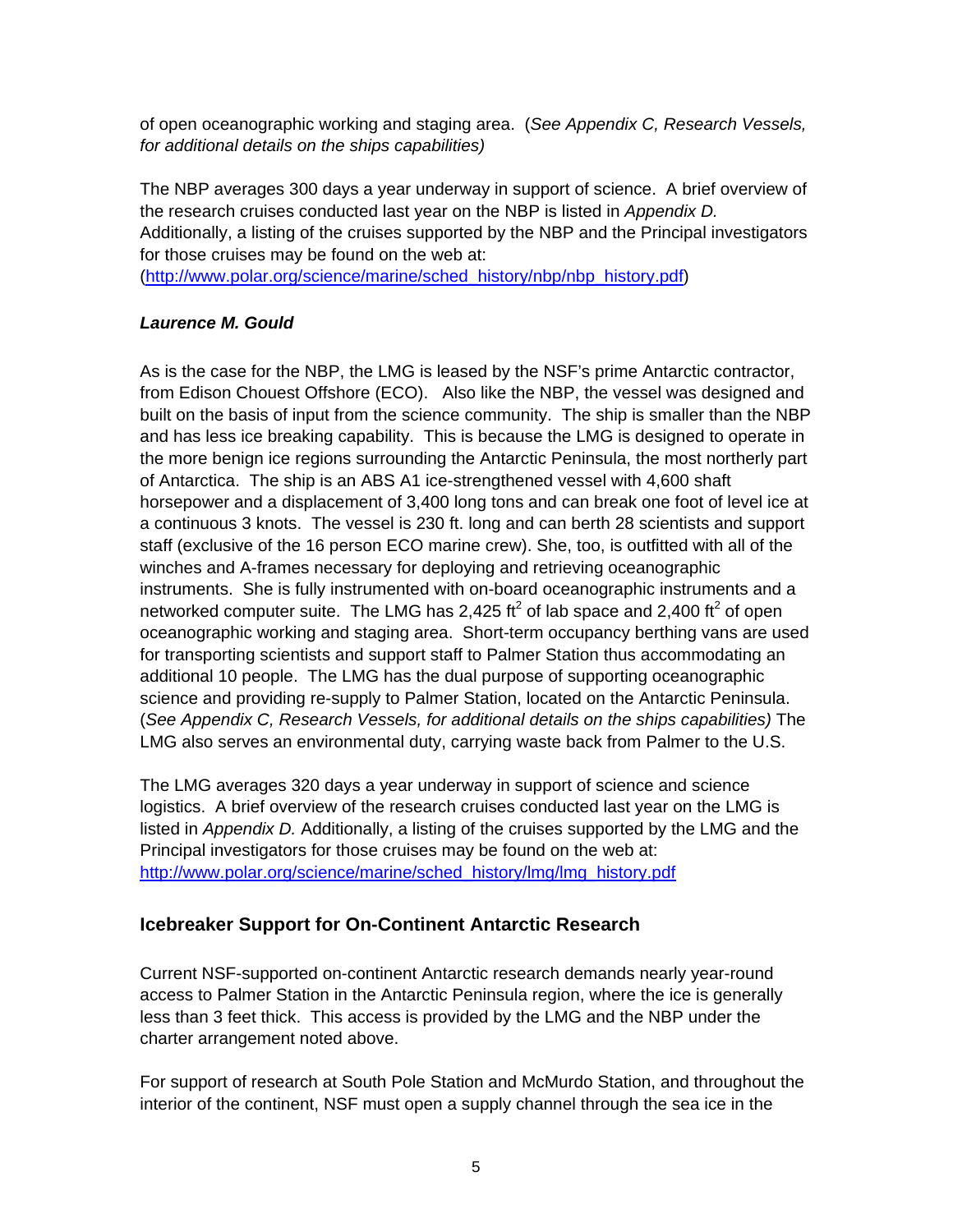southwest Ross Sea to McMurdo Station. This ice exert from McMurdo ranges from a norm of about 15 nautical miles to the extreme of over 80 nautical miles, which was experienced last year. The ice in this channel can be from 5 to 10 feet in thickness and has, in several recent years, exceeded that. Opening the channel requires the deployment of either one or two icebreakers for approximately 130 days per year. Of this time, 60 days are typically spent in transit to and from Antarctica and approximately 70 days are devoted to icebreaking and escort. In most previous years, this channel was opened by one U.S. Coast Guard Polar Class vessel (either the *Polar Star* or the *Polar Sea*), but more recently two icebreaking vessels have been needed due to extreme ice conditions and concerns about the reliability of the aging Polar class vessels. The unusual ice conditions are thought to be caused by the presence of huge icebergs calved during the last five years. The icebergs have now moved north and no longer hinder movement into McMurdo Sound. Once the channel is opened, the icebreaker escorts two vessels, a tanker and a freighter, to and from the ice pier at McMurdo. These re-supply vessels are ice-strengthened commercial vessels chartered by the Military Sealift Command (MSC). (The Navy used to operate all of their own tankers and freighters but more recently has depended on commercial staffing for operations, construction and maintenance in view of its cost-effectiveness. MSC now charters virtually all of the tankers and freighters used by the DoD either through a direct industry charter or through a government-owned, contractor-operated (GOCO) arrangement.)

The military vessels, *Polar Star* and *Polar Sea* are not rated by ABS but are roughly equivalent to an ABS A5 icebreaker capable of breaking 6 feet of level ice at 6 continuous knots, with shaft horsepower of 18,000 diesel and 75,000 turbine and a displacement 13,400 tons. The vessels are 399 feet long and can berth 20 scientists and support staff (exclusive of the crew of 145-person crew).

Last year, because the *Polar Sea* was undergoing extensive repair and could not assist the *Polar Star* with the break in, NSF chartered the Russian icebreaker *Krasin.* The situation for the coming year is again similar. *Polar Sea* continues to be unable to assist due to on going maintenance. The experience with the two icebreakers last year illustrated how differences in design impact icebreaking capability. Both vessels proved fully ice-capable, although the *Polar Star* suffered an extended breakdown.

Russian Register Icebreaker, *Krasin* is a LL2 (roughly equivalent to ABS A4) capable of breaking 6 feet at 3 continuous knots, with shaft horsepower of 35,500 and a displacement 20,000 tons. The vessel is 443 feet long and has a 65-person crew and no science support. In comparison, the *Polar Star* is about two-thirds the displacement of the *Krasin*, but the *Star* has twice the horsepower. The vessels have similar limits of ice breaking capability although in the back and ram mode *Star* may be quicker to cycle due to the increased acceleration speed provided by the higher horsepower. This high horsepower does come with the disadvantage of heavy fuel consumption. In fact, Star does not take on ballast water as fuel is expended because all of her tankage is needed for fuel. Thus, fuel must be frequently added to add weight (displacement) to the vessel. The *Krasin* is significantly more fuel-efficient than the *Star.*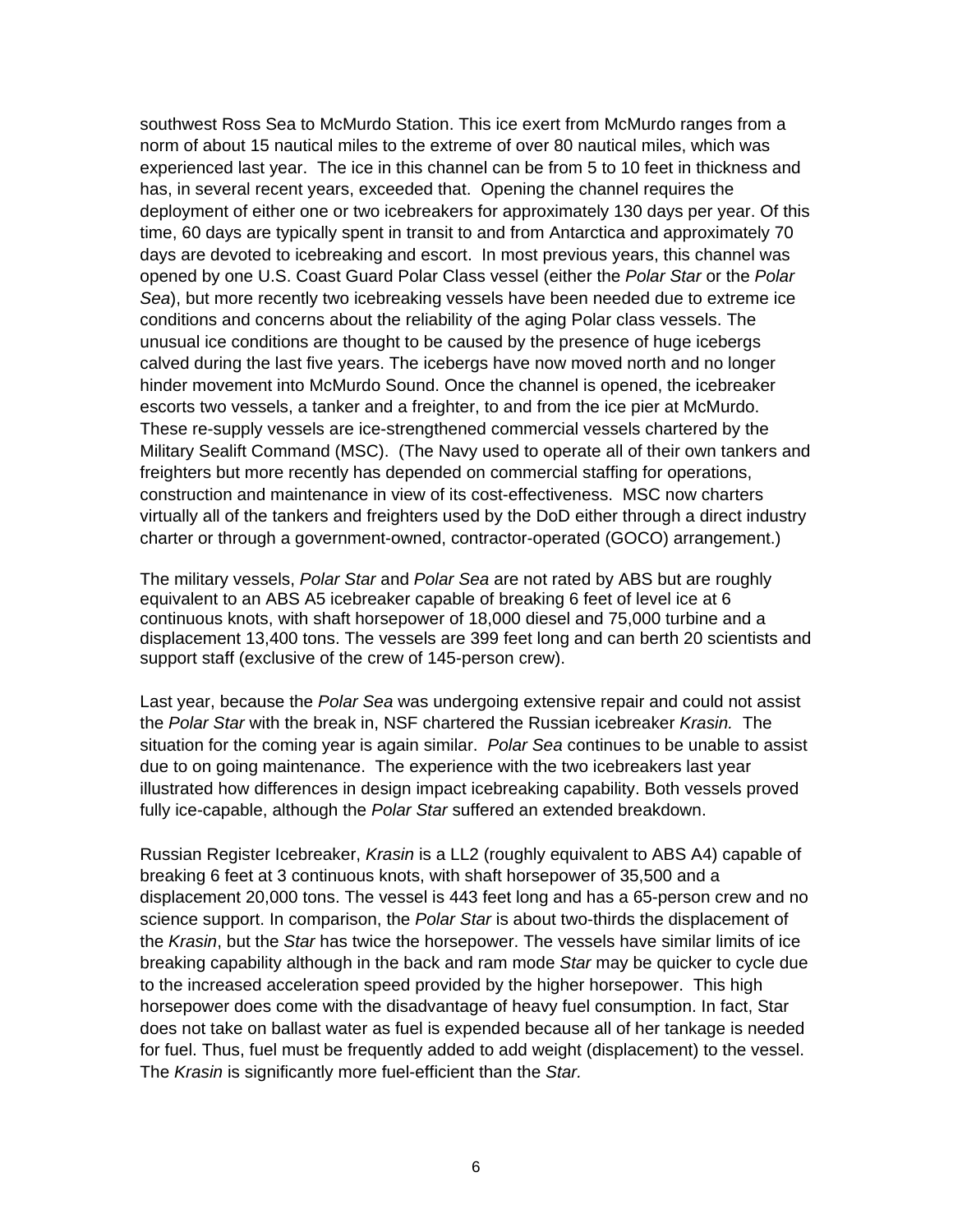## **U. S. Policy for Antarctica**

Antarctica is governed under an international treaty according to which the requirement for participation in the governing process is the conduct of an active and influential scientific program there. Twenty-seven nations currently enjoy that status. The U. S. Department of State represents the U. S. in the international governance process. The State Department intends to provide the Committee with a fuller description of U. S. policy and its implications at a later date.

Presidential Memorandum 6646 (1982) tasked NSF with managing the U. S. Antarctic Program on behalf of the U.S. government. The Memorandum also tasked NSF to develop and fund the associated research program; to draw upon logistic support capabilities of government agencies on a cost reimbursable basis; and to use commercial support and management facilities where these are determined to be cost effective and not detrimental to the national interest.

In accord with this policy, NSF has drawn upon the resources of the Coast Guard, chartered the *Krasin* to enable resupply of the McMurdo and South Pole stations, and commissioned the construction and commercial operation of the *Laurence M. Gould* and the *Nathanial B. Palmer*.

Presidential Decision Directive NSC 26 (1994), articulated the four basic objectives of U.S. policy in Antarctica as follows:

- *1) Protecting the relatively unspoiled environment of Antarctica and its associated ecosystems;*
- *2) Preserving and pursuing unique opportunities for scientific research to understand Antarctica and global physical and environmental systems;*
- *3) Maintaining Antarctica as an area of international cooperation reserved exclusively for peaceful purposes; and*
- 4) *Assuring the conservation and sustainable management of the living resources in the oceans surrounding Antarctica.*

The Committee on Fundamental Science of the President's National Science and Technology Council (NSTC) reviewed U. S. activity in polar regions and confirmed in 1996 that "the National Science Foundation has implemented U.S. Policy in an effective manner" and that "the USAP research program is of very high quality." (*United States Antarctic Program, Committee on Fundamental Science, NSTC (Appendix IV), April 1996*, <http://www.nsf.gov/pubs/1996/nstc96rp/start.htm>)

In 1997, a Blue Ribbon panel chaired by Norman Augustine also endorsed NSF management of the USAP and made a number of recommendations to improve the program, most of which have now been implemented. (*Report of the U.S. Antarctic Program External Panel, April 1997, pg. 87*,

[http://www.nsf.gov/publications/pub\\_summ.jsp?ods\\_key=antpanel](http://www.nsf.gov/publications/pub_summ.jsp?ods_key=antpanel))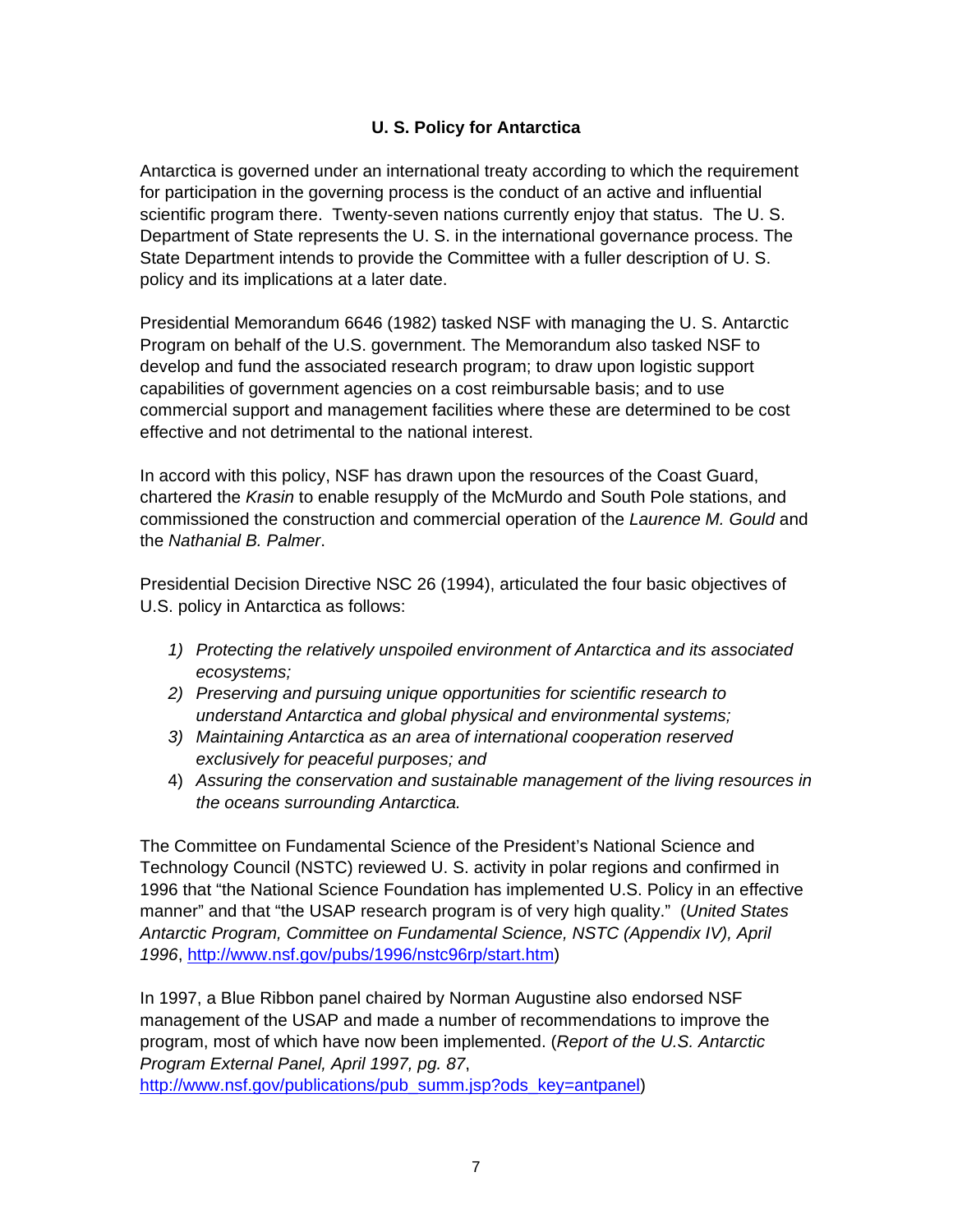#### **Ship Availability and Requirements for Resupply**

It is widely recognized that the USCG has completed its icebreaking mission for many decades but only with increasing difficulty in recent years. Its two Polar class icebreakers are within a few years of their estimated lifetime and are becoming increasingly difficult and costly to keep in service. The need to charter the *Krasin* has already been mentioned. During the break-in last year, the *Polar Star* developed a leak in a propeller hub that threatened environmental impacts at McMurdo Sound. Pursuant to U.S. commitments for environmental protection, the *Polar Star* had to be taken out of service until the leak could be repaired, a period of 10 days. Given this state of affairs, NSF initiated a study of resupply alternatives and asked the OPP external Advisory Committee to form a subcommittee to oversee and guide the development and analysis of alternatives and provide recommendations to achieve long-term, resupply capabilities. The Report of the Subcommittee on the U.S. Antarctic Program Resupply has now been completed and adopted by the Committee. A copy of the report can be found at: [http://www.nsf.gov/od/opp/opp\\_advisory/final\\_report/oac\\_resupply\\_report\\_081205.pdf.](http://www.nsf.gov/od/opp/opp_advisory/final_report/oac_resupply_report_081205.pdf) (See also the briefing material provided to the Committee by Professor Sridhar Anandakrishnan.) NSF is now initiating a more detailed study of the options identified in the Report and will work with the OPP Advisory Committee when it meets in October 2005 in order to further assess the options and their costs. Congress has asked for a report on NSF's assessment of options and costs by the end of this calendar year.

#### **Use of Commercial Ships and Models/Modes of Operation**

A variety of models have been used by the U.S and other countries for meeting polar icebreaker needs. The U.S. Coast Guard and the Chilean and Argentinean Navies operate their icebreakers using military personnel. Some countries build their ships to meet military specifications and others do not. The German research icebreaker, the *Polarstern* is owned by that government, but operated by a private contractor. The Swedish government's operational arrangements for the *Oden* are similar to the German model. Both the *Oden* and the *Polarstern* are able to operate in excess of 300 days annually as a consequence of ship design and mode of operation. The Arctic Regional Research Vessel will be operated by civilian crews contracted to University-National Oceanographic Laboratory Systems (UNOLS).

NSF employs a contractor to operate and maintain the privately owned *Laurence M. Gould* and *Nathanial B. Palmer*. The ships were built under a long-term lease agreement between the ship-owners and the government, such that the construction costs are partially amortized over the duration of the lease (with the ship reverting to the owner at the government's option at the end of the lease). These ships also operate in excess of 300 days annually.

Finally, as noted previously, the U.S. Military Sealift Command, meets its needs (and those of NSF's for transport to McMurdo Station) either through commercial charter of ship and crew or government owned, contractor operated arrangements.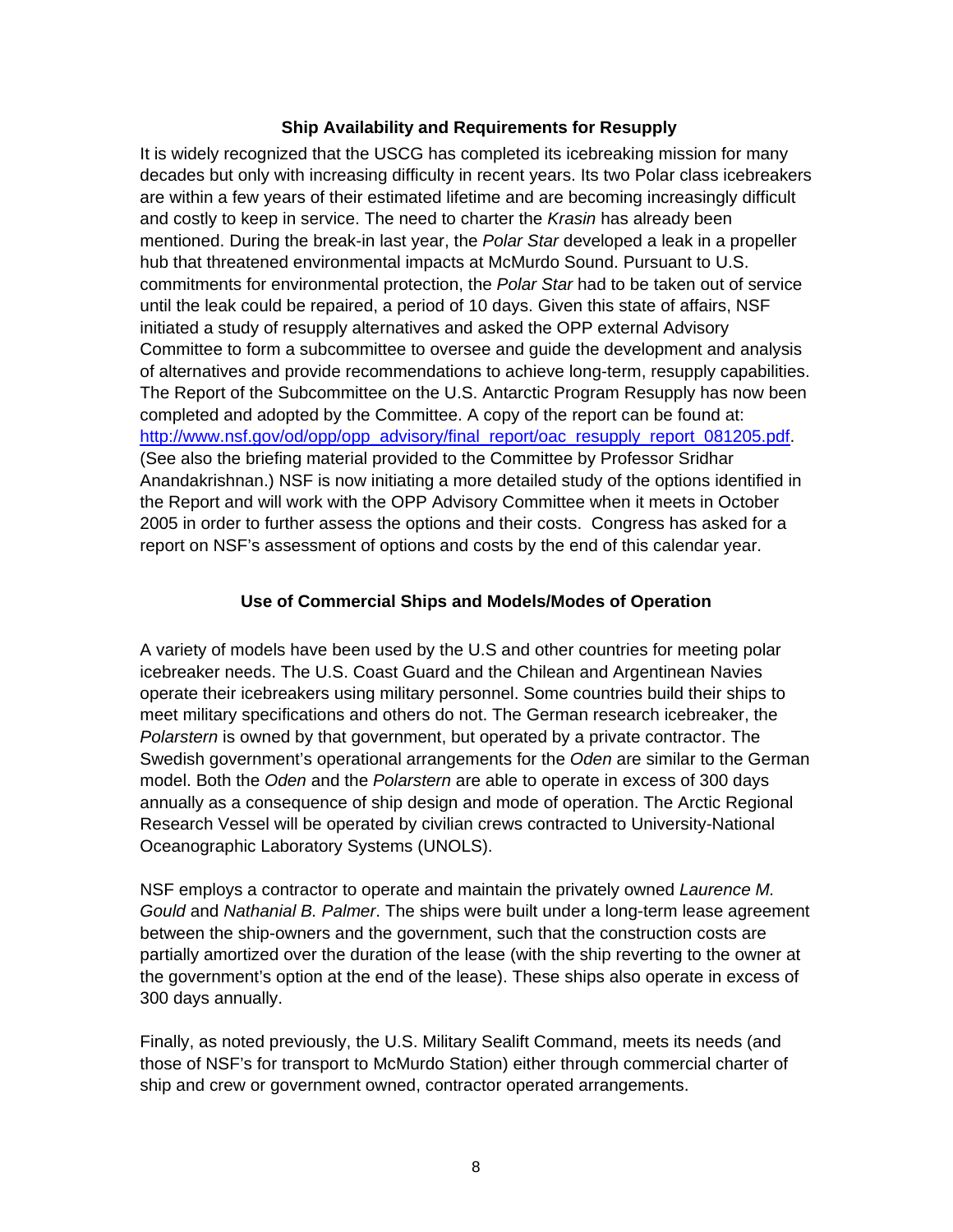Further analysis of the pros and cons of these models/modes, informed by UNOL's experiences, as well as those of colleagues in Sweden and Germany, will be important in deciding how to meet future needs for polar icebreakers.

## **Future Needs**

There is a worldwide shortage of modern icebreakers essential for the support of scientific research in polar regions. Like the U.S., Germany, Japan, Korea, and the Russian Federation are in the process of grappling with the need to replace obsolete equipment. In addition, there is anecdotal evidence that oil companies are chartering available ice-capable ships for exploration purposes, resulting in competition for these resources.

International cooperation to provided icebreaker research platforms will surely increase, both in arranging multi-ship expeditions and in sharing use of platforms. As Germany and the European community follow through in construction of the planned *Aurora Borealis*, NSF will seek to arrange mutually beneficial partnerships.

NSF's commitment to polar research and its responsibility for management of the U.S. Antarctic Program remains constant and therefore perpetuates the need for an icebreaker to open the shipping channel through the Ross Sea to enable the resupply of the McMurdo and South Pole stations. Because opening the channel to McMurdo requires only a fraction of the time a modern icebreaker can operate annually, there may be interest among shipbuilders in providing icebreaker services to the government under a contract in which, the builder can lease the ship to others (other countries or private firms) during the remainder of the year. The NSF OPP Advisory Committee has noted the need to diversify the USAP logistics chain, as well as to rethink how icebreaker support is arranged. The twin goals are to eliminate the current single point of failure mode and to increase the reach of scientific research efforts. We will study the full range of the Committee's recommendations in detail over the coming months.

Access to Palmer Station in the Antarctic Peninsula will continue to be needed. And of course, NSF-supported Antarctic research will require nearly year-round access to the ice-covered water surrounding Antarctica. Reflecting the changing requirements for working at the scientific forefront, NSF has recently supported several community workshops to probe science community requirements for next-generation icebreaker research platforms. The associated workshop reports can be found at: <http://www.vims.edu/admin/sponpgms/AOPWReport.pdf> and [http://departments.colgate.edu/geology/faculty/AMGGPWReport.pdf.](http://departments.colgate.edu/geology/faculty/AMGGPWReport.pdf)

Clearly, the economics and efficiencies of the various acquisition and operating models, merit further study. The analysis should include a comparison between a military constructed and operated vessel vs. that of either a straight commercial charter or a government owned, contractor operated charter. The OPP Office Advisory Committee in its report on Antarctic resupply, commented that, " ...a non-military model of operation for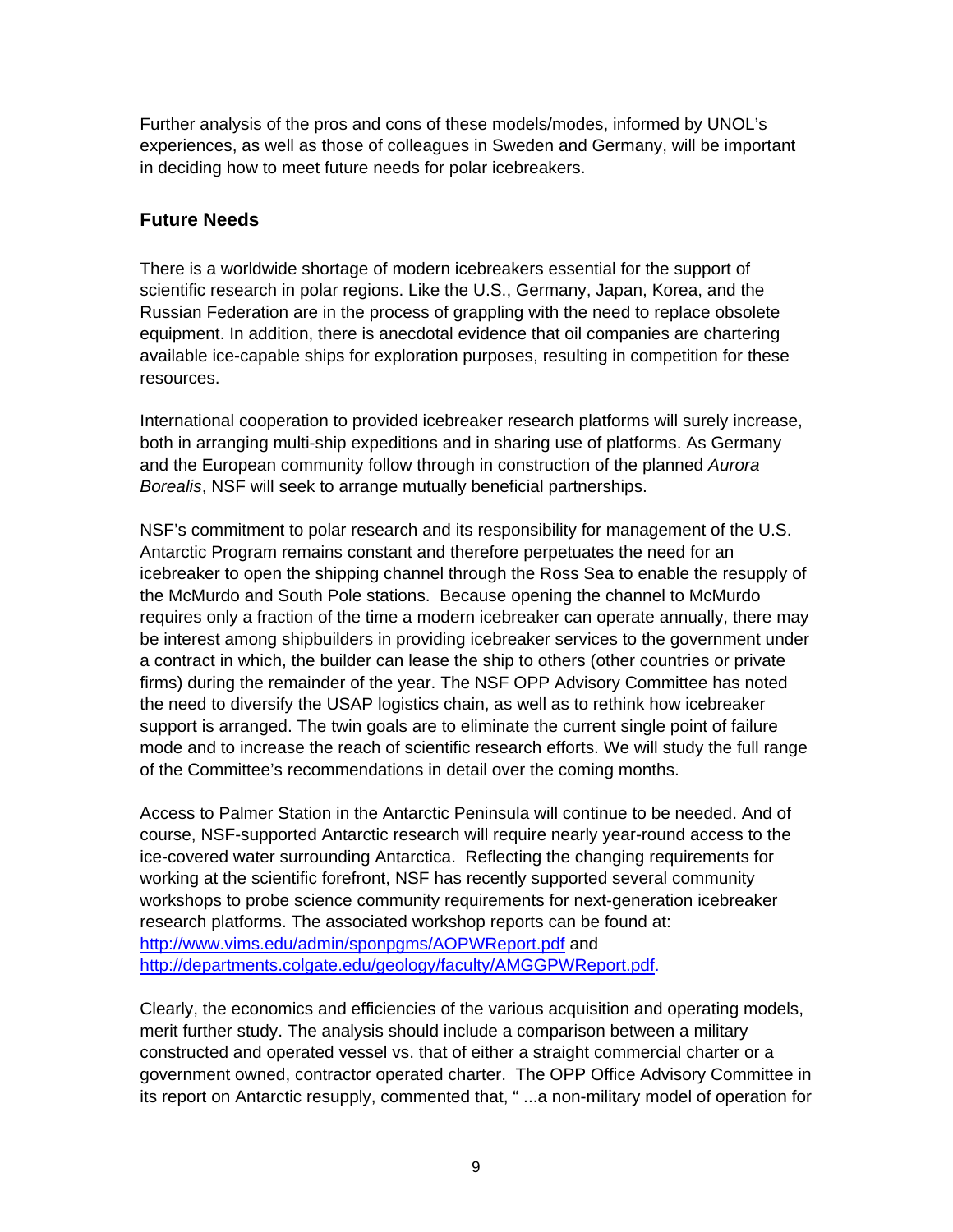polar ice breakers can potentially provide substantial benefits in terms of economy of operation and retention of experienced personnel as compared to the military model...the Subcommittee recommends further investigation of this option for present and future US polar ice breaking support."

For research in the Arctic, the *Healy* should be a mainstay for many years to come, though its utility is restricted primarily by its 200-day operational limitation and its inability to access the deep Arctic during periods of heavy ice cover. The ARRV, once in service will be a valuable additional resource. Of equal importance, is the need for an icebreaker research platform that is capable of supporting deep Arctic research.

The entire staff of the NSF Office of Polar Programs looks forward to working with the NAS/NRC Transportation Research Board, as you develop your advice for the U.S. government. Your recommendations and conclusions will have great impact for the future of polar research.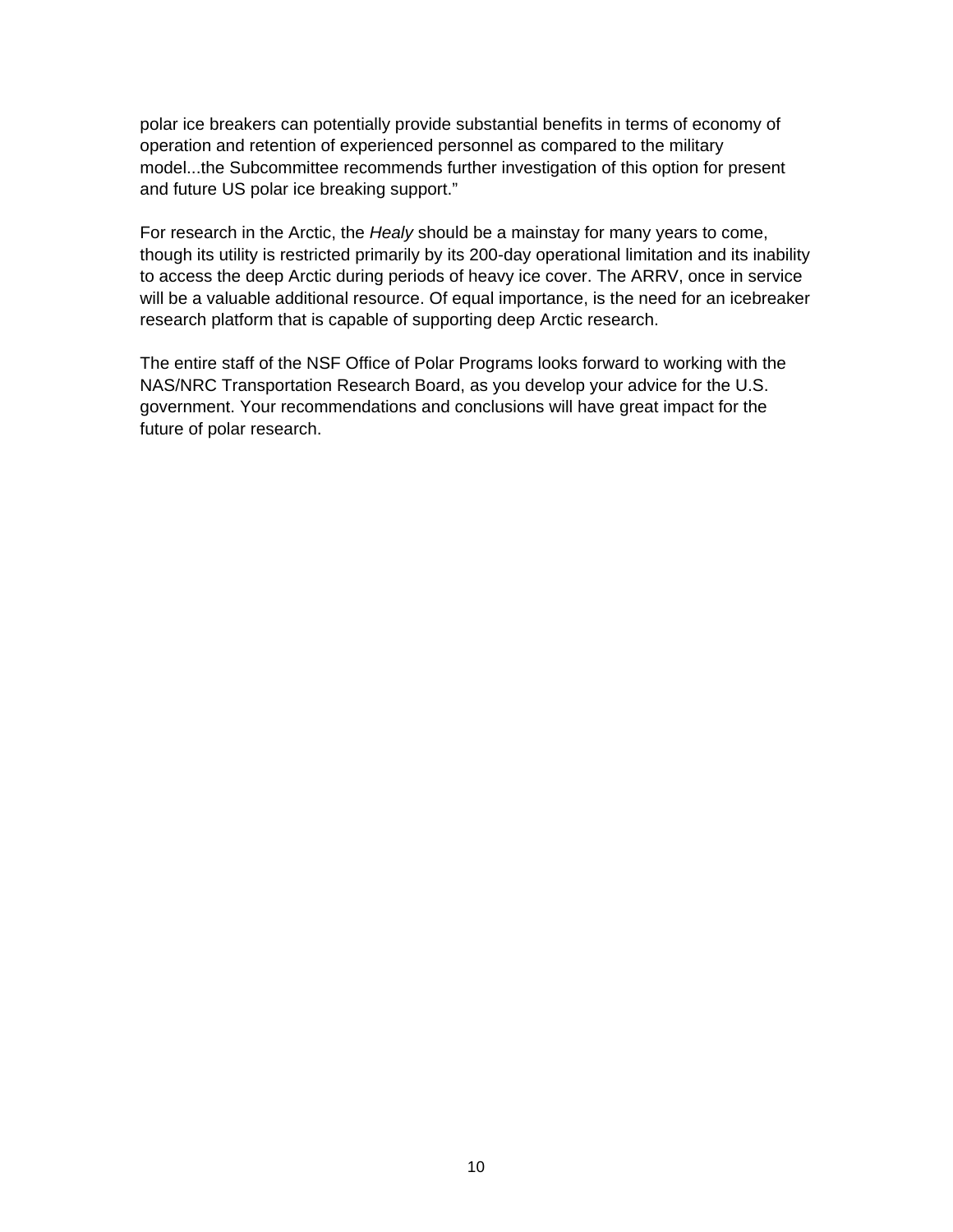# *Appendix A*

*Non-published, internal NSF document* 

## **US ARCTIC Research Platform Needs**

### **Driver: Why Arctic Science Needs Icebreakers.**

The Arctic comprises an ocean basin surrounded by land, with much of the terrain and adjacent shoreline difficult to reach because of ice and challenging access logistics. Routes to the coastal areas are all from the south, there are few if any roads, rail or airports, and there is often little or no support at the coast. Thus science on land and in coastal areas tends to be based at a few sparsely distributed, remote outposts, and in many cases access by ship is the most advantageous means, even for projects that are not inherently oceanographic.

So far, research that uses icebreakers has focused either on ocean or coastal processes, although there is clearly another potential use in employing an icebreaker to bring sophisticated science assets to remote terrestrial localities. In the few years of its service, the Coast Guard icebreaker *Healy* has supported amongst others biology, sea ice research, marine geology and geophysics, cartography, physical and chemical oceanography and atmospheric science.

**Biology** - major biological research activities employing the *Healy* and other icebreakers have centered on a multi-year NSF- and ONR-funded study on biological production and transport of carbon from the Bering and Chukchi Sea shelves to the ocean basin north of Alaska. This shelf-basin transport is poorly known and has significance for the global carbon balance. Ancillary activities have included work on marine mammals and physical oceanography. Other significant activities have included NOAA-funded work on Arctic Basin biodiversity studies that is part of the Exploration of the Seas and the Census of Marine Life efforts. Key assets used for this are sophisticated water samplers, a seawater pumping system, remotely operated vehicles and the advanced laboratory facilities found on *Healy*. Access to the ship's helicopter has been valuable for remote deployment onto the ice.

**Marine Geology and Geophysics** - The *Healy*'s first trip was a significant success in a joint effort with the German research vessel *Polarstern* to explore the Gakkel Ridge, the only spreading center found in the Arctic and one that turned out to be exciting as the slow spreading end-member of the global spreading center spectrum. Current research efforts include a geophysical transect across the Arctic Basin and a return to the Gakkel Ridge area. Key assets for current and future geological research include the multi-beam sonar, piston and gravity corers, remotely operated vehicles, and lowered cameras.

**Cartography**. The International Law of the Sea Treaty enables countries to lay claim to ocean areas for economic activities, but requires that these claims be based on seafloor configuration and on relations to terrestrial land features. This is determined through examination of ocean bottom topography, usually using multi-beam sonar profiling. The Arctic Basin is one of the poorest known basins for sea-floor topography, so the expeditions of the *Healy* have routinely employed the multi-beam sonar on most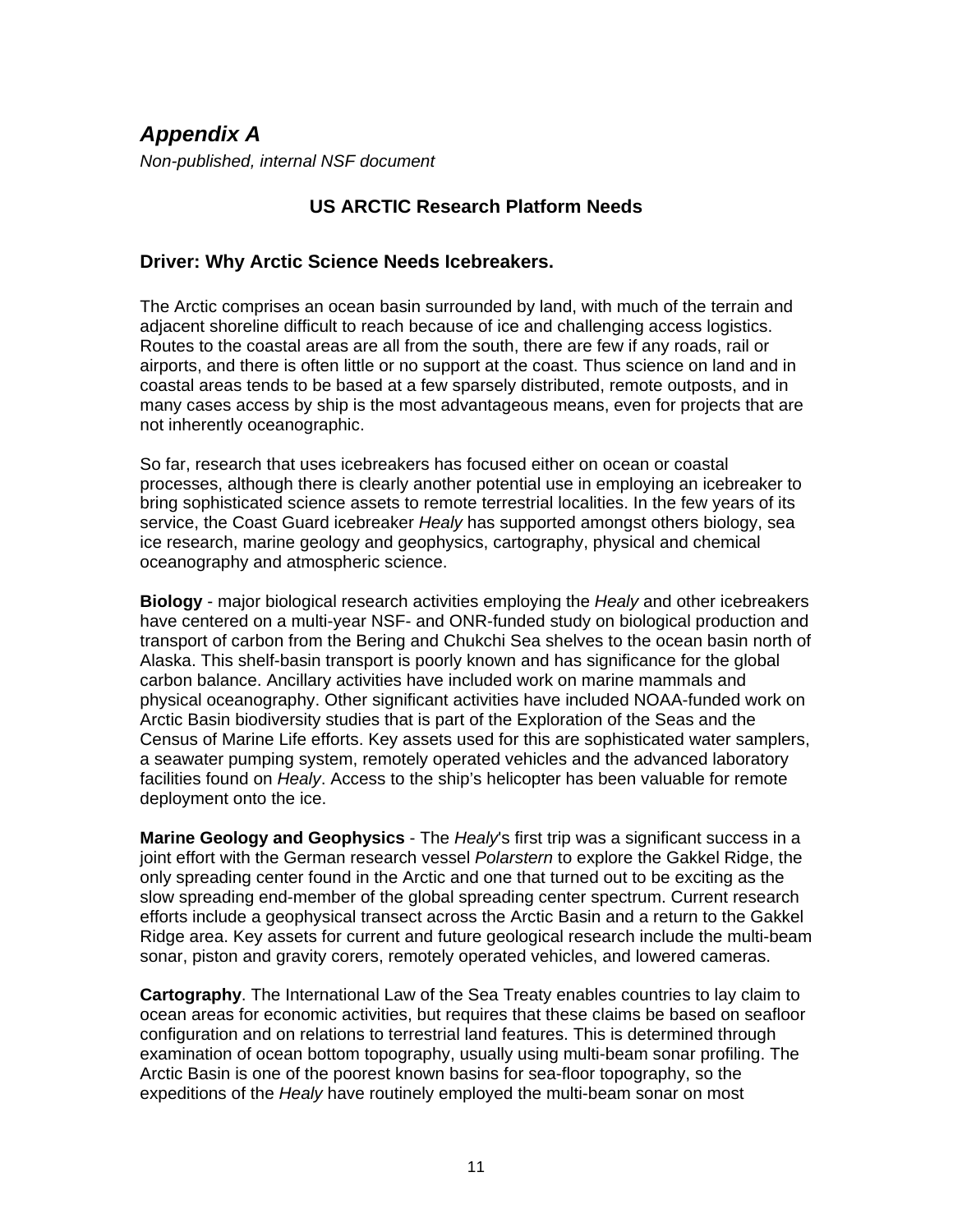voyages. There have also been a few NOAA-sponsored expeditions with the purpose of establishing bottom topography in areas critical to potential claims under the Law of the Sea. Given that other countries are making aggressive claims in the Arctic Ocean, these are important supportive data for any US claims. The key asset used for this at present is the multi-beam sonar and the ability to break ice at adequate speed. The use of towed seismic arrays for sub-seafloor imaging will become more important in the future.

**Physical and Chemical Oceanography**. The Arctic Basin is poorly sampled from the standpoint of physics and chemistry. There appear to be significant changes occurring in the balance between waters of Pacific and Atlantic origin, and this may threaten key features of the thermohaline profile that are thought to prevent much of the surface ice from melting. It is thus viewed as critical that there be more physical exploration of the Arctic. Some of the main expeditions so far have focused on the deep circum-Arctic circulation, support work for the biological effort in the shelf basins study and work examining the flux of material out of the Arctic through the Canadian Archipelago. There is currently a trans-basin expedition underway for both physics and tracer chemistry, but this could not be supported by the *Healy* as it was already in use for a geological expedition, so this work is being carried out on the Swedish Icebreaker *Oden*. Much of the other work has been supported by submarines, or ice-based work supported by aircraft. This works well, but there are severe limitations on payload, and thus on the kinds of data obtainable. The *Healy* is ideal for this kind of work because of the advanced electronics laboratory support capability. It is also a much safer working environment.

**Sea Ice.** Research on physics, chemistry and biology in the oceanic sea ice environment is dependent on icebreakers, submarines or sea ice camps. Access from submarines for the civilian research community is gone and sea ice camps are not frequent, so icebreakers are the most effective platform. Because the sea ice is the interface between the atmosphere and the water, it is one of the most important components of the system. While some work can be done near shore on coastal ice or using specialized aircraft for excursions into the ocean environment, for efforts that need geographic coverage, icebreakers or submarines are the only viable mechanisms. There is currently a trans-basin expedition underway that includes sea ice work.

**Terrestrial Ecology and Social Science**. There has been almost no work from US vessels on terrestrial ecology and social science, but the ability to cover a large range of environments from an icebreaker base has been recognized in other countries. Sweden has supported several expeditions that have, over the years, nearly circumnavigated the Arctic, using the *Oden* as a residence and laboratory base from which researchers reach land study sites by helicopter. There is significant potential for the same approach using the *Healy*. There is currently a trans-basin expedition underway, but this could not be supported by the *Healy* as it was already in use for a geological expedition, so this work, and some physical work, is being supported on the Swedish Icebreaker *Oden*.

**Other US vessels**. Plans have been underway for several years for an Alaska Regional Research Vessel (ARRV) that would serve research needs in the waters around Alaska. This vessel is envisioned as ice strengthened, but not ice breaking, in its capability. It would probably be operated by a university as a UNOLS vessel, and would be designed for the purpose intended, replacing the *Alpha Helix* in conducting research cruises year round in waters of the Gulf of Alaska and southern Bering Sea, and in the summer as far north as the Chukchi and Beaufort Seas during minimum ice cover. There is substantial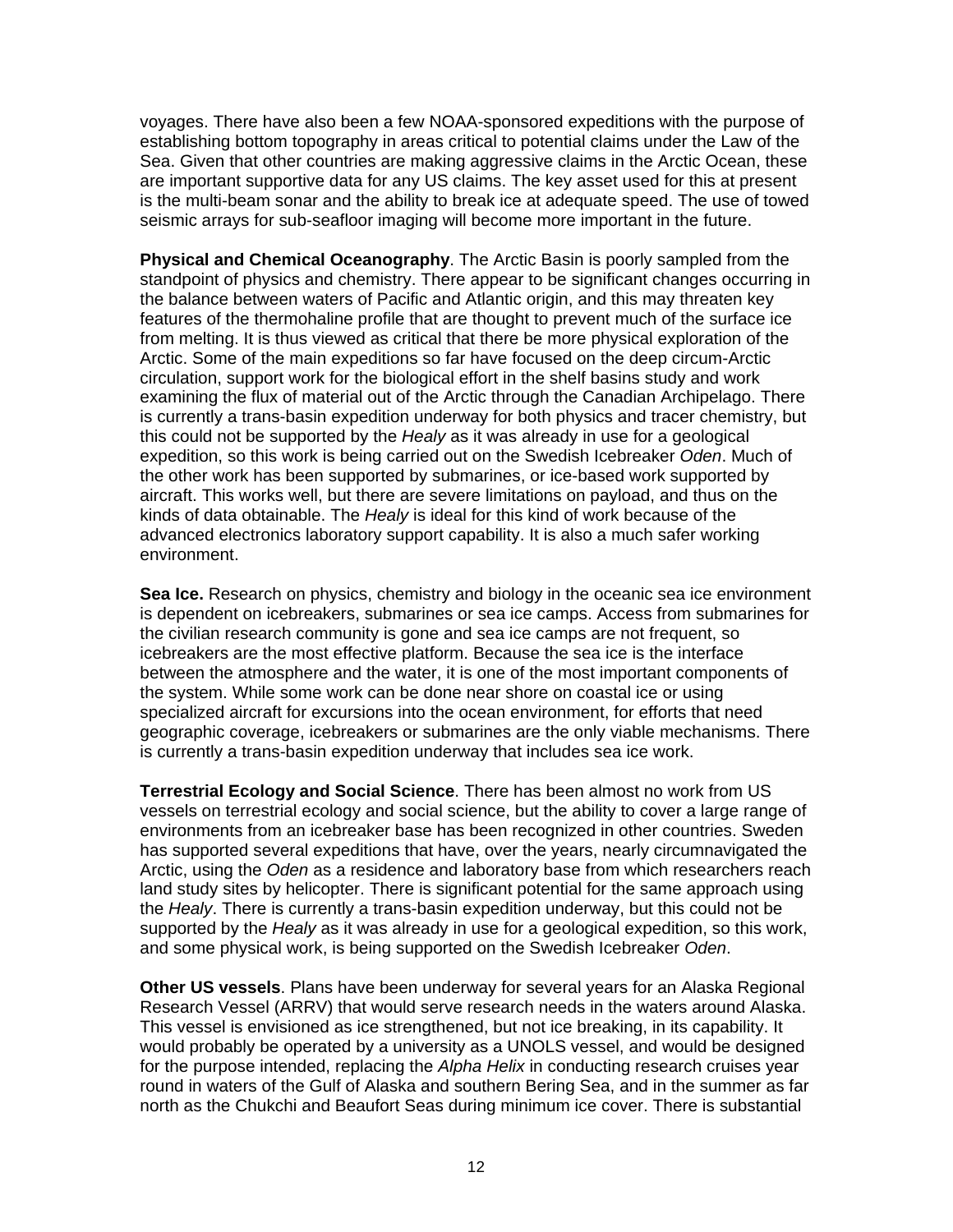need for such a vessel, and in fact there is a major research effort ready to study the relation between ecosystem changes and climate drivers that will begin work in the Bering Sea soon, however this is not a vessel that would replace the function of the *Healy*. In fact, a Bering Sea program would probably need the assets of the *Healy* during heavy ice periods.

**Summary.** In short, in an environment that is harsh for humans and consists mostly of ice-covered water, a safe, warm, technologically sophisticated floating laboratory that is capable of covering the entire environment is pretty much indispensable. The Arctic Ocean is so poorly known that US science programs have required every day of shiptime available on *Healy*. Given that requests for *Healy*'s use have often been deferred to icebreakers of other countries, it is clear that the community could use more time if it were available.

#### **Historical & Current Use of US research capable icebreakers.**

The first 5 years of *Healy* deployments to the Arctic give a good perspective of the type of activity the NSF funded researchers require for US Arctic icebreaking research platforms.

2001

Gakkel Ridge Marine Geology and Geophysics AUV testing

2002

Shelf-Basin Interactions, Physical, Biochemical studies Chukchi and Beaufort Seas

Marine Paleoscience, Bering and Chukchi Seas

2003

 Canadian Archipelago Freshwater Flux focusing on the Nares Strait Shelf-Basin Interactions, Chukchi and Beaufort Seas

2004

Shelf-Basin Interactions, Chukchi and Beaufort Seas Cartographic studies funded by NOAA

2005

Marine Geology and Geophysics, Chukchi Sea and cross-basin transect Ocean Exploration (Census of Marine Life) funded by NOAA

The operating period has been spring, summer and fall using the full number of days available for tasking which is about 200 per year – a limit set by USCG policy. Spring work north of Alaska (2002, 2004 and 2005) has been at, or just beyond the limit of *Healy*'s icebreaking capability, with the *Healy* being beset for several days in 2004 & 2005. In the first year, *Healy* was accompanied by *Polarstern* and this year, 2005, *Healy* will work with *Oden* during the crossing of the Arctic Ocean (although in the early part of the transect they will work independently).

Work in the Atlantic sector of the Arctic usually will require transits either to or from the science areas using the Panama Canal. This has occurred in 2001, 2003 and 2005.

In addition to *Healy*, *Polar Star* supported 2 physical oceanographic research cruises in 2002, and the *NB Palmer* supported an SBI survey cruise in 2003.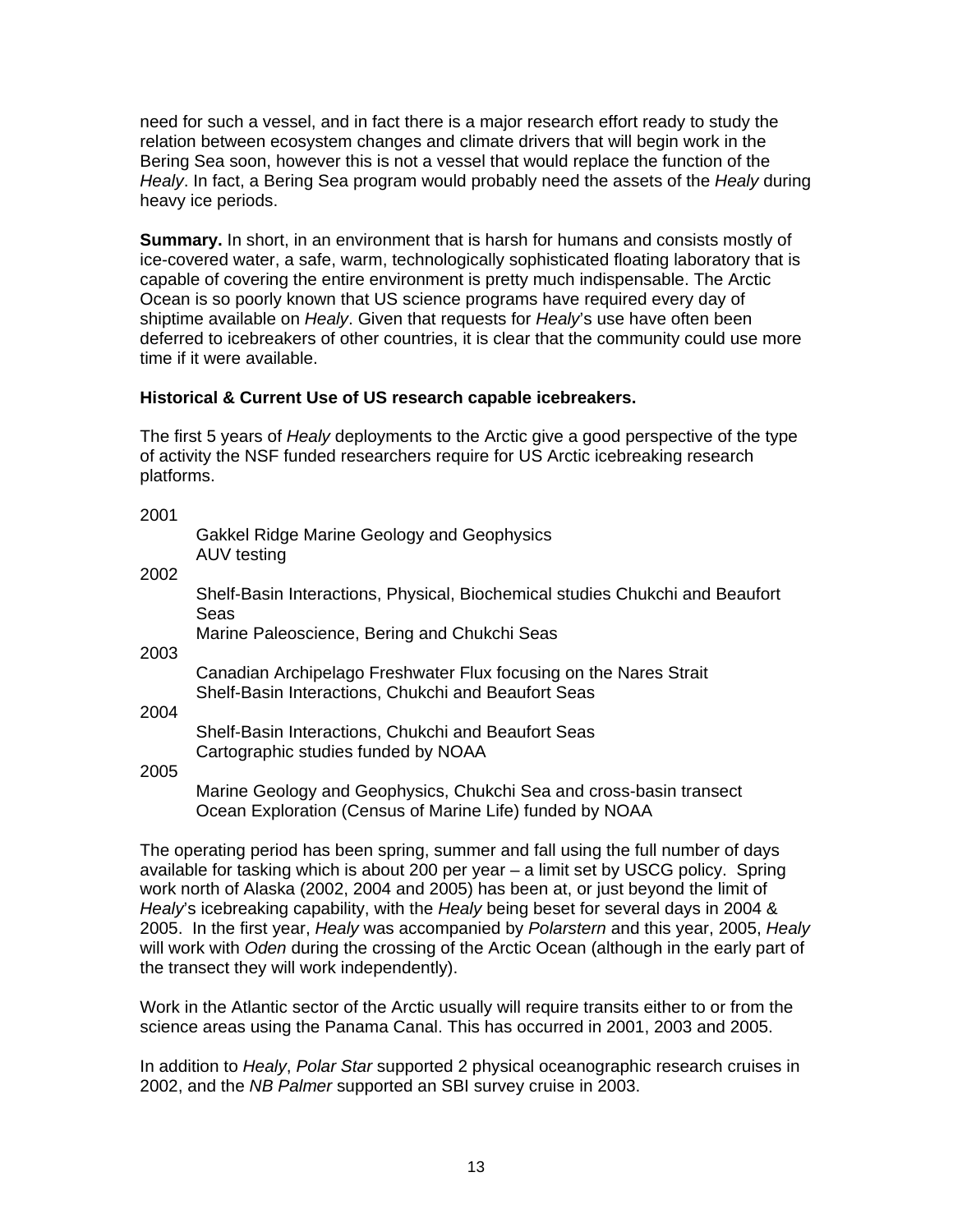#### **US research use of foreign research capable icebreakers**

#### Canada

During the last 5 years NSF has funded Canadian Coast Guard support either directly or through research grants to support NSF funded research in the Bering, Chukchi and Beaufort Seas, the Mackenzie Delta, Baffin Bay and Davis Strait. The work is usually conducted collaboratively with Canadian scientists.

#### Russia

NSF and NOAA both routinely funded ship time and research teams to work on Russian icebreakers, usually to work within Russia's EEZ where access for non-Russian ships is unpredictable

#### **Sweden and Germany**

US scientists often work on Europe's most capable icebreaking research platforms *Oden* and *Polarstern* in collaboration with their Swedish and German colleagues.

#### International Ocean Drilling Program (IODP)

US researchers worked with IODP Arctic Drilling activity in 2004.

#### **Future plans**

It is expected that IPY science efforts, principally the establishment of a SEARCH observing network and the Bering Ecosystem Study, will drive requirements during the next 4 years. Beyond IPY it is hard to predict, in a proposal-driven environment, which of the scientific theme areas noted in the first section will drive requirements but it is clear there is very high demand. New technology, such as the HROV (Hybrid Remotely Operated Vehicle), which requires a surface support platform, will also increase demand for icebreakers by U.S. Arctic researchers.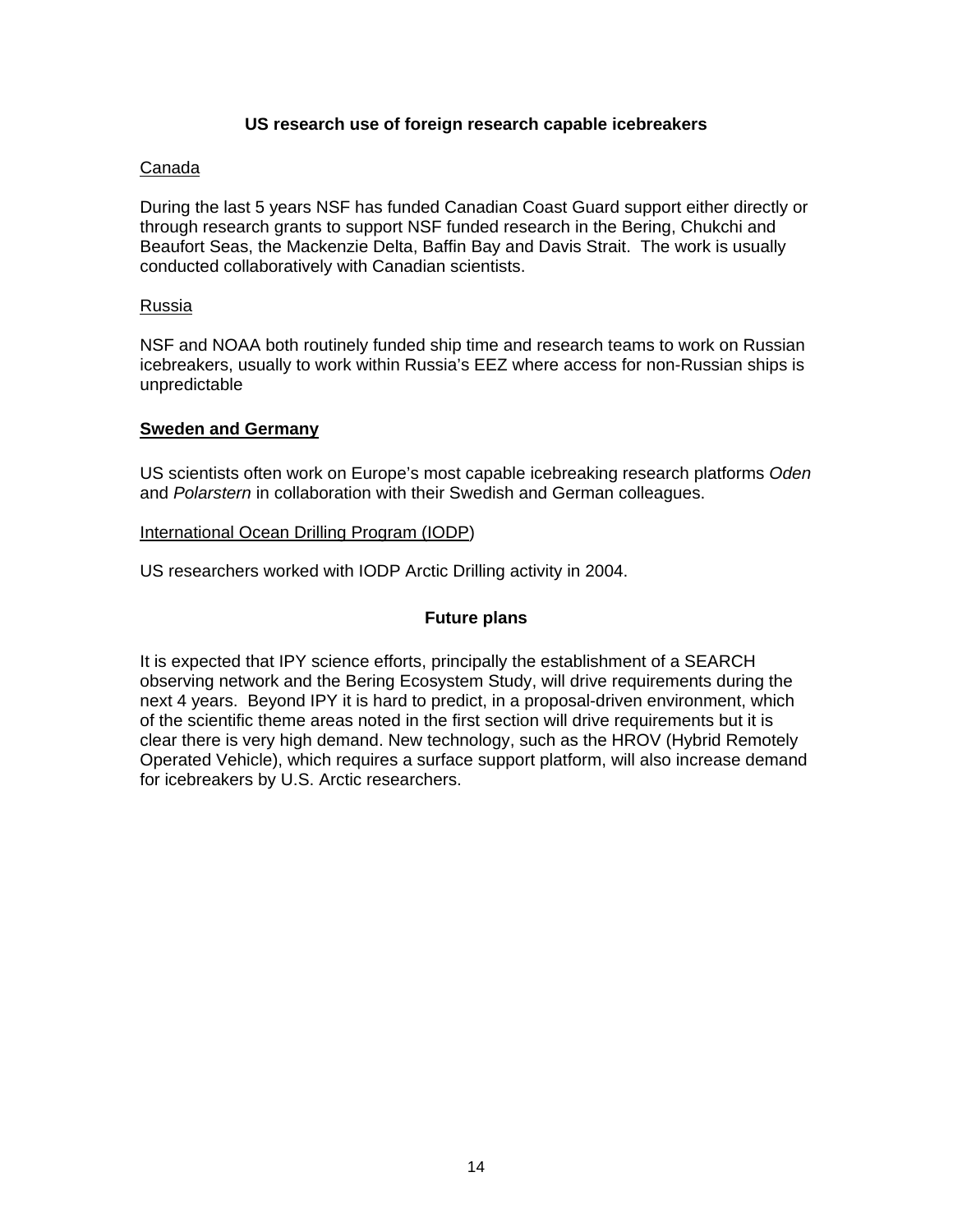# *Appendix B Non-published, internal NSF document*

## **US Antarctic Research Program – Requirements for Ice Breaking**

### **Why Antarctic Sciences Needs Icebreakers**

The principal reason that Antarctic Science needs icebreakers is to provide logistical access to the continent via McMurdo Station, and to support science in the Southern Ocean and Antarctic Peninsula regions. Access to the interior of the continent requires support of a coastal station, McMurdo, that in turn supports a myriad of activities that advance knowledge about Antarctica and about the universe. Ice breaking research vessels support marine sciences throughout the Southern Ocean and support USAP programs at Palmer Station in the Antarctic Peninsula.

Antarctica is an integral part of the Earth system. It holds important records of Earth's climate and of life as it has evolved. The ice sheet, along with the surrounding ocean and overlying atmosphere is an integral part of the heat engine of Earth, i.e. it both affects and is affected by conditions elsewhere in the world. As a result, understanding the Antarctic is an essential part of understanding the Earth and its changing climate.

The Antarctic continent constitutes almost 9% of the continental crust on Earth. As such, it contains very important records of Earth's deep time history that bear on topics ranging from continental tectonics to evolution of Earth's biota to climate change and early ice sheet growth. The thick Antarctic ice sheet both records Earth's climate over the last several hundred thousand years and acts as a thermal buffer to global climate change.

The Antarctic constitutes an important natural laboratory for the study of life and ecosystems in an extreme environment. Organisms, and thus ecosystems, exist, and in some cases thrive in conditions of extreme seasonality and cold temperatures. Biological research has the challenge of discovering these special adaptations and then determining how these adaptations have occurred.

The high Antarctic Plateau affords unrivalled conditions for certain types of astronomy and the clear ice of the East Antarctic Ice Sheet has made possible the opening of the new field of neutrino astronomy.

The US Antarctic Program is a world leader in many aspects of Antarctic research. This leadership role exists because NSF empowers the scientific community to determine the most promising research directions through workshops, professional conferences, and other community based activities, and then supports the highest priority research based on open competitive review of proposals. While the university community carries out most of this research, the USAP works with other federal agencies, often in projects involving collaborations with university researchers, on high priority research as well.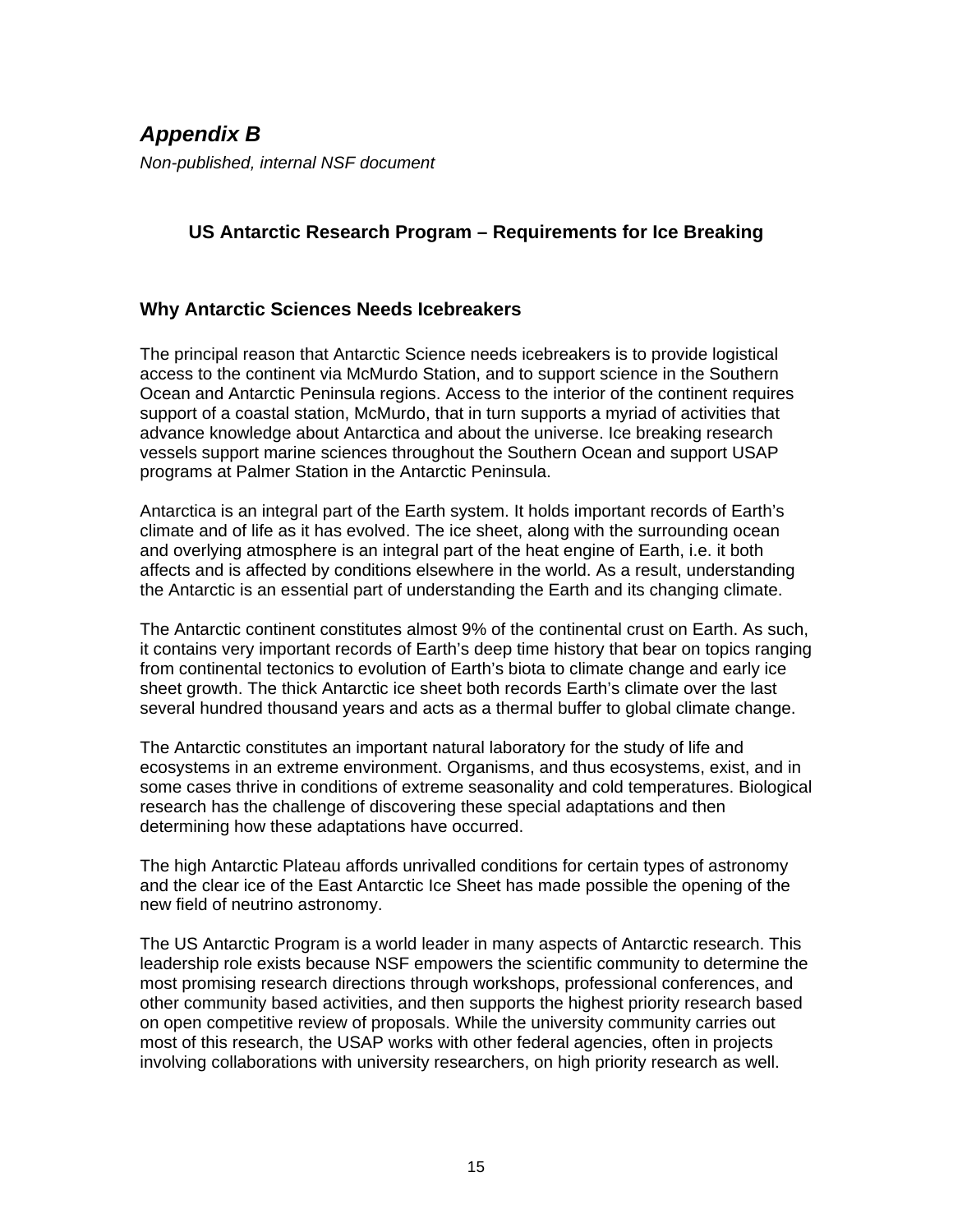This leadership role in Antarctic science would not be possible without the logistical infrastructure that enables access to virtually any part of the continent and the Southern Ocean depending only on the scientific need. Access to Palmer Station and the Southern Ocean, even during the austral winter, is made possible by NSF's use of chartered ice-capable research vessels, the RVIB N.B. Palmer and the RVIB L.M. Gould. Within our current mode of operations, the scientific efficiency of the RVIB Palmer is enhanced considerably by the ability to refuel at McMurdo Station, or from the tanker as it approaches McMurdo during its annual mission to deliver fuel. Access to USAP's South Pole Station and to all areas of the continental interior is possible only with the logistical support enabled by McMurdo Station. Based from McMurdo, helicopters support research in the nearby Dry Valleys region of the Transantarctic Mountains, Twin Otters and LC-130 aircraft support work at a wide array of sites in the interior and at South Pole Station. In turn, ice breakers are essential to the operations and maintenance of McMurdo Station and so are essential to the US Antarctic Program overall. Hence, icebreaker support to enable the resupply of McMurdo is an essential component of the USAP.

Ongoing research supported by the US Antarctic Program falls into 5 major disciplinary areas: Biology and Medicine, Geology and Geophysics, Ocean and Climate Systems, Aeronomy and Astrophysics, and Glaciology. The following paragraphs offer examples, though not intended to be comprehensive, of on-going research in the Antarctic.

**Biology** – much of the current biological research in Antarctica focuses on three broad themes: adaptation of organisms to the extremes of temperature and seasonality; characteristics, structure, and functions of both marine and terrestrial ecosystems; and responses of organisms and ecosystems to global change. Work over the last few decades has shown that there is significant biodiversity in both the marine and terrestrial environments. Much of this diversity arises from unique functional adaptations that allow organisms to survive and thrive in the region. The current challenge is to use modern molecular biology methods to understand the genetic basis for these adaptations. For example, research concerning genes for cold tolerance and freeze avoidance in fish may provide insights into evolution and adaptation of other organisms to extreme environments. Some of this research results in discovery of new compounds and molecules that might be useful to society. The Southern Ocean marine environment is one of the most biologically productive in the world. This ecosystem has fewer trophic pathways than tropical marine systems, and thus is easier to study both its components and the whole. However, it also is characterized by extensive seasonal variation in light and extent of sea ice that exert different pressures on seemingly similar organisms. For instance, some penguin species thrive in regions of extensive and persistent sea ice, yet others need more open water conditions. As a result, changes in sea ice in the Antarctic Peninsula associated with global change are resulting in shifts in breeding areas and reproductive success of some penguin species. The Antarctic terrestrial environment supports a sparse but hardy biota. Work at the Dry Valleys Long Term Ecological Research (LTER) site, a "cold desert" end-member of the LTER network, is elucidating how seemingly depauperate systems respond to both short-term events as well as longer term global change. The new Microbial Observatory in the McMurdo Dry Valleys is helping to use new genomic methods to understand the genetic basis for microbial adaptation to the harsh conditions.

**Geology and Geophysics** – research in this general field covers a very broad spectrum of activities ranging from paleontology which reveals the history of life as it evolved in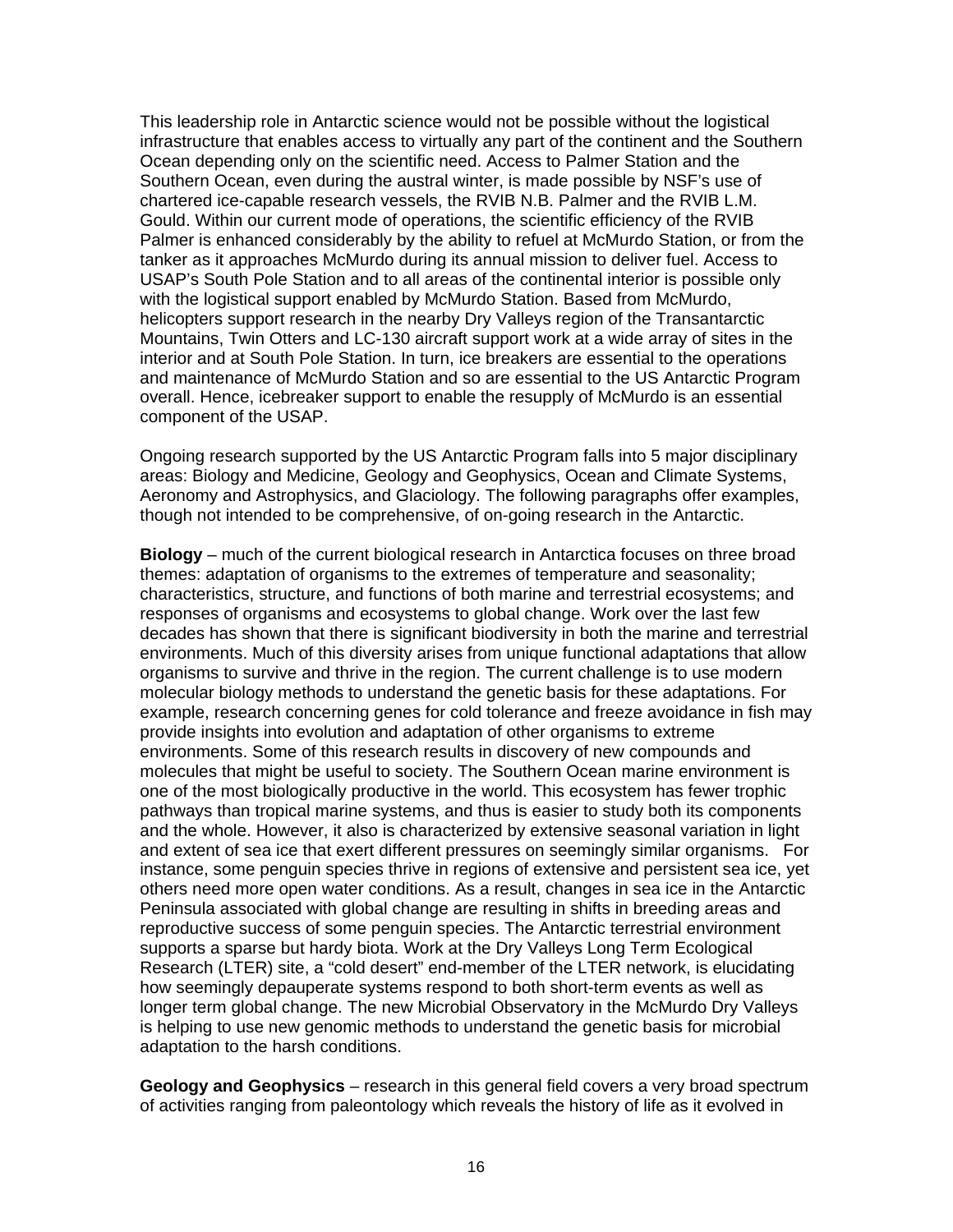Antarctica – including the presence of dinosaurs and large marine reptiles – to studies of the Earth's deep interior through seismic observations that are not possible elsewhere in the world. Of particular importance, however, is research aimed at recovery and interpretation of sediment records from the continental margin regions. These sediments provide information about changing conditions in the oceans over geological time. In some instance, these sediment records are complementary to ice cores records and together form a powerful approach to studying the changing Earth. The USAP has just embarked on ANDRILL, an international collaboration with Italy, Germany, and New Zealand, to recover and study sediment cores that span important intervals of time as Earth transitioned from a greenhouse world to an icehouse world. These records will reveal the direct history of ice sheet development on the continent and thus will build beyond the proxy records of general ice mass that have been inferred from deep ocean sediments. Another area of research is the remote study of the subglacial lithosphere via remote sensing – often with airborne sensors. These studies have revealed important characteristics of the sub-ice materials – such as the presence of sediments versus hard rock, geological structures, and potential areas of high heat flow – that are key to fully modeling ice sheet dynamics. One recent project produced the most comprehensive view of a large lake beneath the ice sheet – Subglacial Lake Vostok – and revealed the possibility that this lake could harbor a viable ecosystem.

**Ocean and Climate Systems** - research in this program area encompasses both oceanography and lower atmospheric research. Within oceanography, a particularly important area of research relates to the formation and distribution of cold-water masses that affect the global circulation in the oceans. Processes of production and flow of socalled Antarctic bottom water are intimately tied to the annual formation of sea ice and are important for circumpolar circulation. Southern Ocean circumpolar currents combined with air mass and heat exchange in the overlying atmosphere affect climate on a regional global basis. In addition, atmospheric and oceanic research is important for understanding overall ice sheet behavior. One active research area is specifically aimed at determining the effect of ocean circulation (including melting) on ice shelves. This is an important component of overall ice sheet behavior because ice shelves form when fast moving glaciers go afloat in the ocean and coalesce to form thick floating glaciers that have a buttressing effect on the ice upstream. Without the ice shelves, inland ice would move faster and thinning of the ice sheet could occur. Balancing this loss of ice is precipitation of new snow on the ice sheet. Research is also underway to understand how precipitation has changed over time and how recent precipitation patterns relate to global phenomena such as El Nino and La Nina events.

**Aeronomy and Astrophysics** – research in this program covers a spectrum of activities including solar-terrestrial interactions and the Earth's magnetosphere, as well as astronomy and astrophysics. The polar regions are uniquely suites to studies of interaction of the solar wind and the Earth because particles and energy from these interactions travel along Earth's magnetic field to Earth's surface in the polar regions, where they can be measured. The observations made at USAP stations and at remote sites are essential to understanding phenomena such as space weather. Observations of the upper atmosphere are also made – in particular – to understand ozone destruction, and to couple in situ atmospheric observations with satellite-based observations of total ozone composition. South Pole Station, being located high on the interior ice plateau, is the best site in the world for certain kinds of astronomy because of the low sky temperature, ultra low moisture content, and long periods suitable for observations. These conditions enable discoveries that are not possible elsewhere in the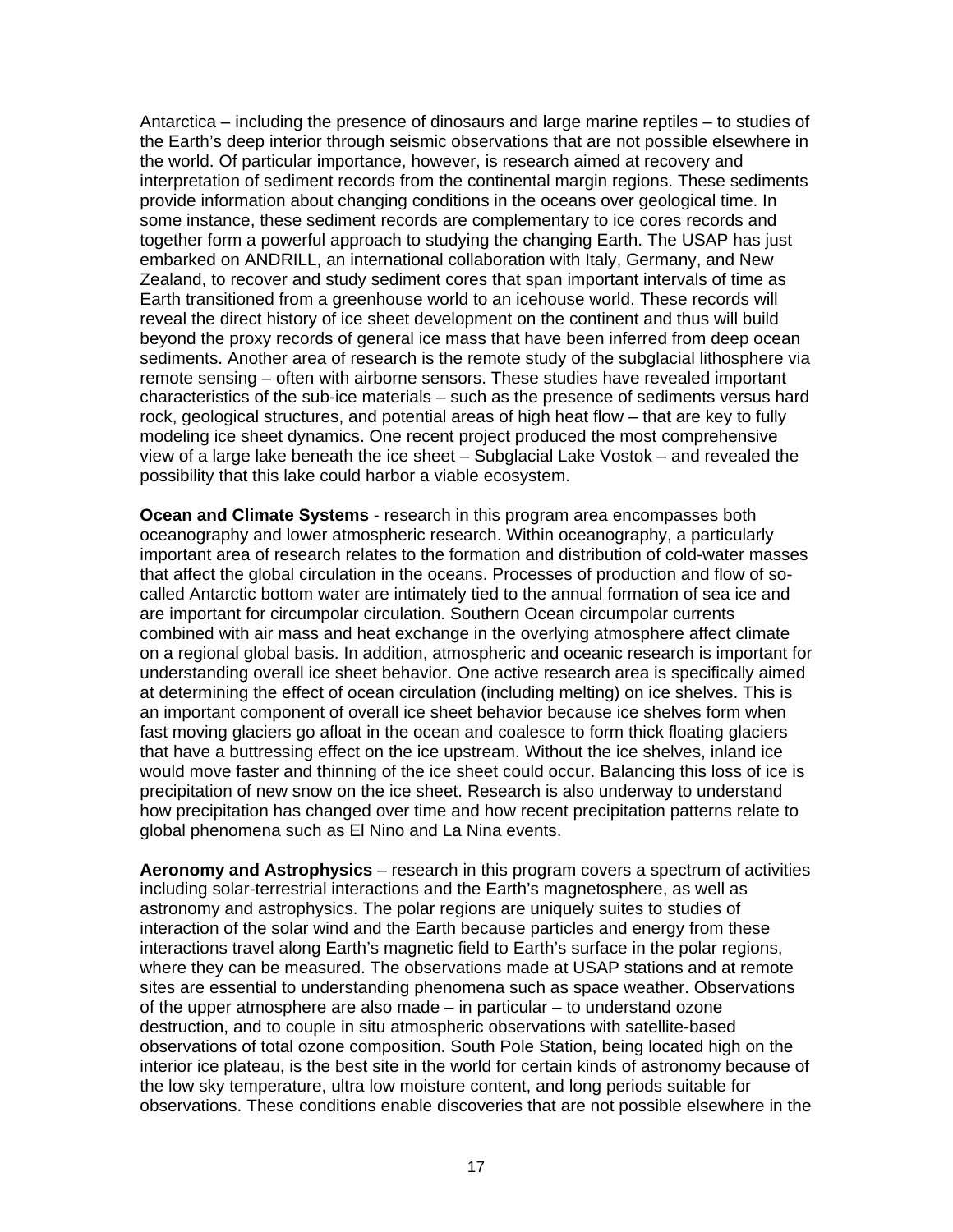world. Pioneering efforts in radio astronomy have proven very successful, particularly with regard to studying the Cosmic Microwave Background Radiation, left over from the Big Bang, which offers important clues to the origin of the universe. In addition, the clear ice found deep beneath South Pole Station has proven to be an excellent site for a new kind of observatory – to study high-energy neutrinos that can tell us about phenomena such as supernovae in the universe. Neutrinos are abundant in the universe but interact with other matter very infrequently. Consequently, a very large detector is needed. Under construction at Pole is the first and largest high-energy neutrino observatory in the world. When completed, it will consist of a cubic kilometer of ice that has been instrumented with nearly 5000 detectors to find these elusive particles and determine their source in the universe.

**Glaciology** – much of the research in glaciology focuses on two areas – studies of climate variation through ice cores, and studies of the ice sheet to understand how it works and how it might change in the future. Earth's climate has changed dramatically geological time. The more recent changes can be directly studied by extracting both direct and proxy records from snow and ice cores. These records can be used for understanding how the Antarctic has responded to, and how it has been a forcing factor in, climate change over a variety of time scales covering the last 500,000 years of Earth history. Work in the past on the Vostok ice core produced, in collaboration with the French and Russian Antarctic programs, a spectacular record of changes in temperature and atmospheric gas concentration over the last 4 glacial-interglacial cycles. Recent work under an international collaboration called the International Trans-Antarctic Scientific Expeditions (ITASE) is revealing detailed records at a large number of sites over the last several hundred years to understand changes in climate during the transition from low to high anthropogenic greenhouse gas production. Over the next several years, the USAP will undertake a project to drill a deep ice core in central West Antarctica (WAISCORES) with the expectation that this will produce records of climate and atmospheric gases over the last 120,000 years or so for understanding change in Antarctica but also for comparison with a similar record from central Greenland for understanding inter-hemispheric variations. In addition, substantial research is being done to understand the dynamics of the ice sheets – how do they change and how fast can they change. Achieving good prognostic models for ice sheet behavior is important because of the large effect that changes in the ice sheet have on global sea level. Important recent work in this field was supported in the 04/05 austral summer in collaboration with the British Antarctic Survey. A joint aerogeophysical survey of the Thwaites/Pine Island Glacier drainage was conducted to gather important boundary conditions, such as ice thickness, sub-ice bed elevation, and nature of the bed, for ice sheet models. Important on-going research is aimed at understanding the effects that ocean tides can have on ice shelves and ice streams far into the interior of the ice sheets.

## **Federal Cross-Agency Research**

In addition to science supported by the Foundation, the USAP facilitates mission research of other agencies. Some examples include:

• Support for the NOAA Climate Monitoring and Diagnostics Laboratory (CMDL) at South Pole Station. This is one of five benchmark sites spread across the globe and run by NOAA as key monitoring sites.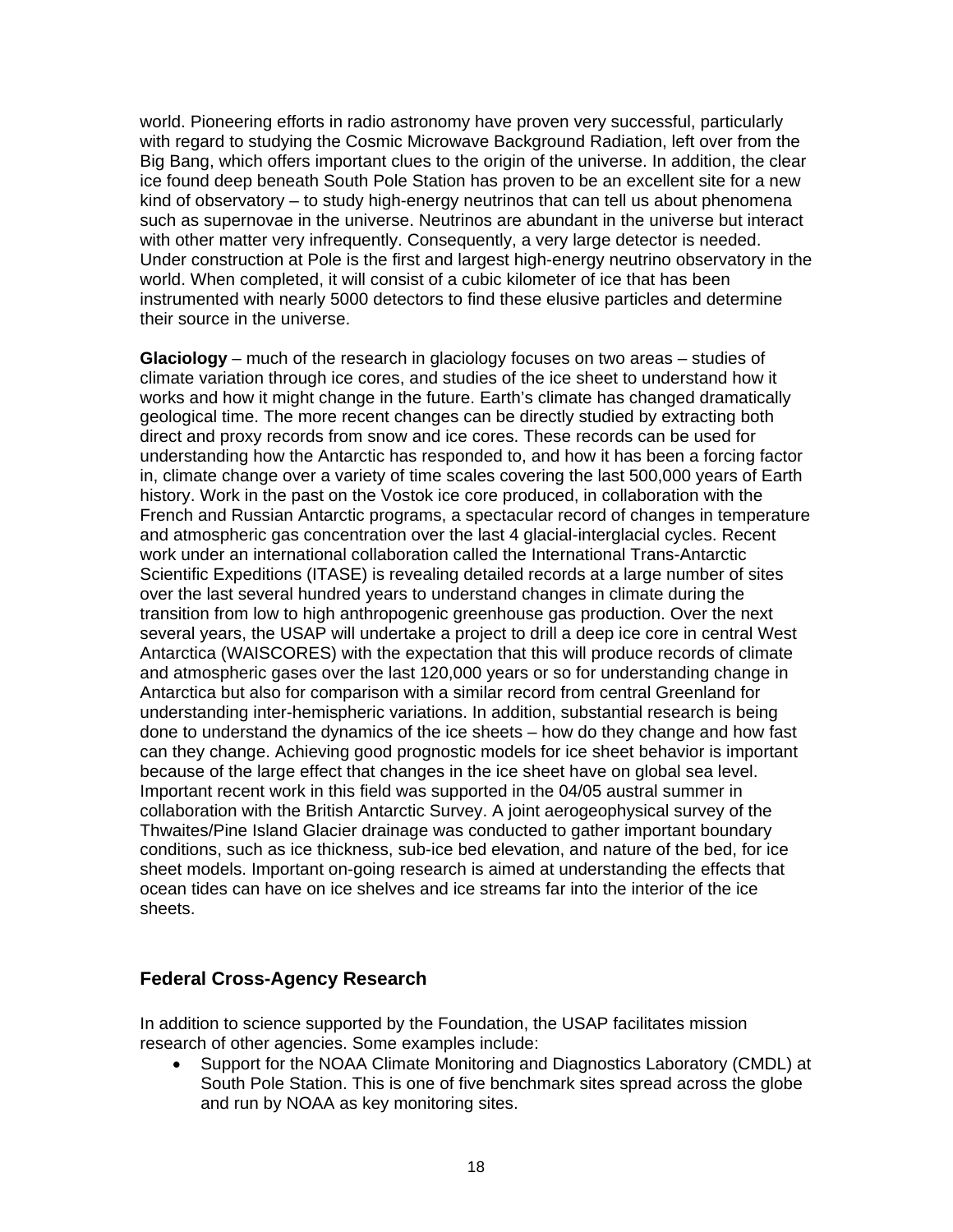- Support for NASA's Long Duration Balloon Program. This program offers the ability to fly instruments in near-space conditions at a fraction of the cost. It also offers the ability to have instruments at altitude for several weeks as compared to flights in temperate latitudes that last only several hours.
- Support for the NSF/NASA/Smithsonian US Antarctic Meteorite Program. This program collects and curates Antarctic meteorites for use by scientists around the US and the world. Meteorites offer important information about the early history of our solar system and, though rare, some are samples of the Moon and Mars.
- Support for NASA's satellite launch tracking system at McMurdo that provides useful post-launch information as payloads transition into orbit.
- Joint NSF/NASA programs in exploitation of satellite data for glaciological studies.
- Support for NOAA-sponsored marine mammal research in the Antarctic Peninsula.
- Joint NSF/USGS programs in geodesy, cartography, hydrology, ice core science, geographic information support, and related topics.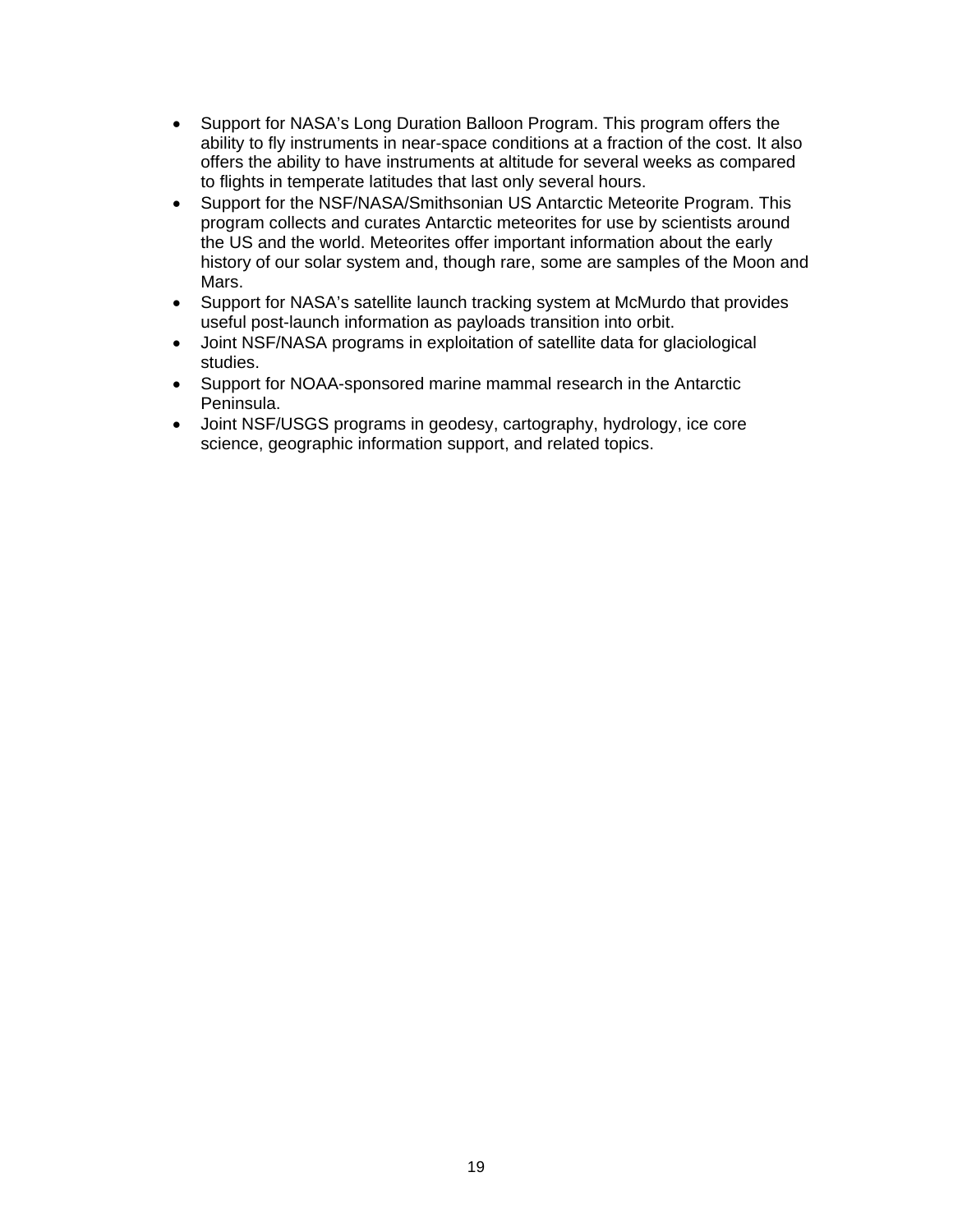# *Appendix C*

Published in the *Marine Technology Society Journal, Volume 35, Number 3, Fall 2001*

# **United States Antarctic Program**  Research Vessels

Alexander L. Sutherland Office of Polar Programs National Science Foundation

#### **Abstract**

The U.S. Antarctic Program (USAP), funded and managed by the National Science Foundation (NSF), has provided dedicated research vessel support for four decades. This paper briefly reviews the impetus to provide such research support, discusses some of the vessels used over the past 40 years and concentrates on the present vessels the *Nathaniel B. Palmer* and the *Laurence M. Gould.* 

## **Antarctica and the Southern Ocean**

The Antarctic has been an allure to ships since Medieval Cartographers introduced the concept of Terra Australis Incognita onto nautical charts. Ships seriously exploring for the Antarctic started with those of Cook (1772-75) and later Weddell (1823). These early sailors, and ones that followed, observed icebergs obviously formed by the calving of land based glaciers. Providing further evidence, they noticed that some of the glaciers had entrained rock and soil that could only have come from land. They, however, could not penetrate the pervasive sea ice far enough south to observe any land. U.S. exploration began in the 1820's. Sealers and whalers lured by the lucrative oil and fur trade began hunting the abundant seal and whale populations in antarctic waters. These taciturn hunters of the sea explored the islands north of the Antarctic Peninsula and doubtless made numerous charts and oceanographic measurements of things such as presence and counts of wildlife, tides, current, temperature, and depth. However, their motivation was the highly competitive seal and whale industries and, as such, their discoveries were most often closely guarded. Nathaniel B. Palmer a young, 20 year old sailed as Captain of the 14.3-meter (47-foot) sloop *Hero*, one of the ships in a large whaling fleet out of Stonington, Connecticut. In the summer of 1820, while working in the Shetland Islands south of South America, he ventured further south than his companions in the fleet and made the first recorded observation of the Antarctic Continent in an area now known to be part of the Antarctic Peninsula. (The Russian, Bellingshausen, and the British Bransfield, have also been credited as first sighting the continent).  $1$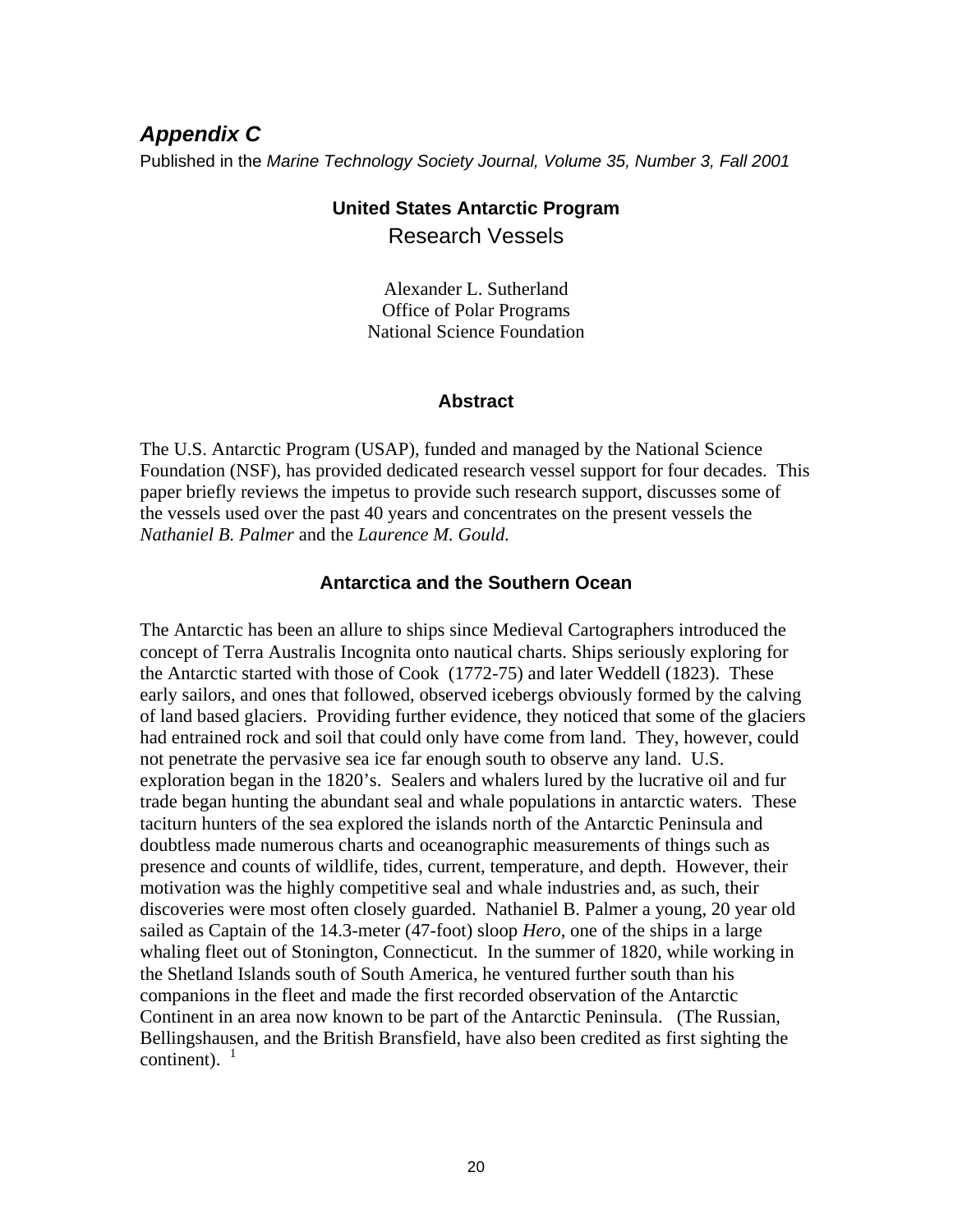The first major U.S. oceanographic expedition in Antarctic waters was that of Wilkes in 1838-42. Wilkes explored the Antarctic waters South of Australia and India between approximately 90E and 160E Longitude along what is now known as Wilkes Land. In addition to numerous recorded oceanographic measurements, his sightings of land throughout this broad expanse clearly demonstrated that the extensive land mass was large enough to be classified as a continent.

Although oceanographers for years have referred to the oceans surrounding the Antarctic as a separate and distinct body of water, it has only recently been officially named the "Southern Ocean". A spring 2000 decision by the International Hydrographic Organization delimited a fifth world ocean from the southern portions of the Atlantic Ocean, Indian Ocean, and Pacific Ocean. The new ocean extends from the coast of Antarctica north to 60 degrees south latitude, which coincides with the Antarctic Treaty Limit. The Southern Ocean is now the fourth-largest of the world's five oceans (after the Pacific Ocean, Atlantic Ocean, and Indian Ocean but larger than the Arctic Ocean).<sup>2</sup> It is an inhospitable ocean with an annual ice advance and retreat that has been described as the greatest seasonal event on earth. Storms proceed around the southern ocean in a relentless clockwise (west to east) fashion with very little interval between them. Vessels now regularly operate in these seas but their numbers are few. The primary ship traffic is tourism and ships supporting national Antarctic programs in logistics and oceanographic research (see International Association of Antarctic Tour Operators ( IAATO) website http://www.iaato.org/ and Council Of Managers of National Antarctic Programs COMNAP website http://www.comnap.aq).

#### **United States Antarctic Program Research Vessels - History**

The United States Antarctic Program (USAP) is managed by the National Science Foundation, Office of Polar Programs. Since the time of Nathaniel Palmer and up until the International Geophysical year of 1957/58, U.S. ships have been conducting some level of oceanographic research, but that was often peripheral to their mission. The first USAP vessel solely dedicated to oceanography was the *Eltanin* from 1962-1972. The 81 meter (266-foot) *Eltanin* circumnavigated the Antarctic in an exploratory fashion with each cruise being a systematic multi-disciplinary survey.<sup>3</sup> In 1968 another USAP vessel with the familiar name of *Hero* joined the *Eltanin* in oceanographic research. This *Hero*, although much larger than her predecessor, was still a throwback to an earlier time. The 38-meter (125-foot) vessel was a sail assisted, diesel driven vessel of wooden construction. The ship was built in South Bristol, Maine and was designed similar to that of a New England trawler. Like Nathaniel Palmer's *Hero*, the successor vessel operated in the waters of the Antarctic Peninsula. It supported Palmer Station, the small USAP research station in the Peninsula and unlike the *Eltanin* it concentrated on hypothesis driven research cruises rather than systematic surveys.4,5 The *Hero* was retired in 1985 and replaced by the much more capable *Polar Duke*. The *Duke* flag was originally Canadian and then was changed to Norwegian. She is 66-meters (218-feet) long and is a Baltic "Sealer" ice class, which makes her capable of breaking .3-meter (1-foot) of ice at a continuous forward progress. The *Duke*, owned and operated by Reiber of Norway,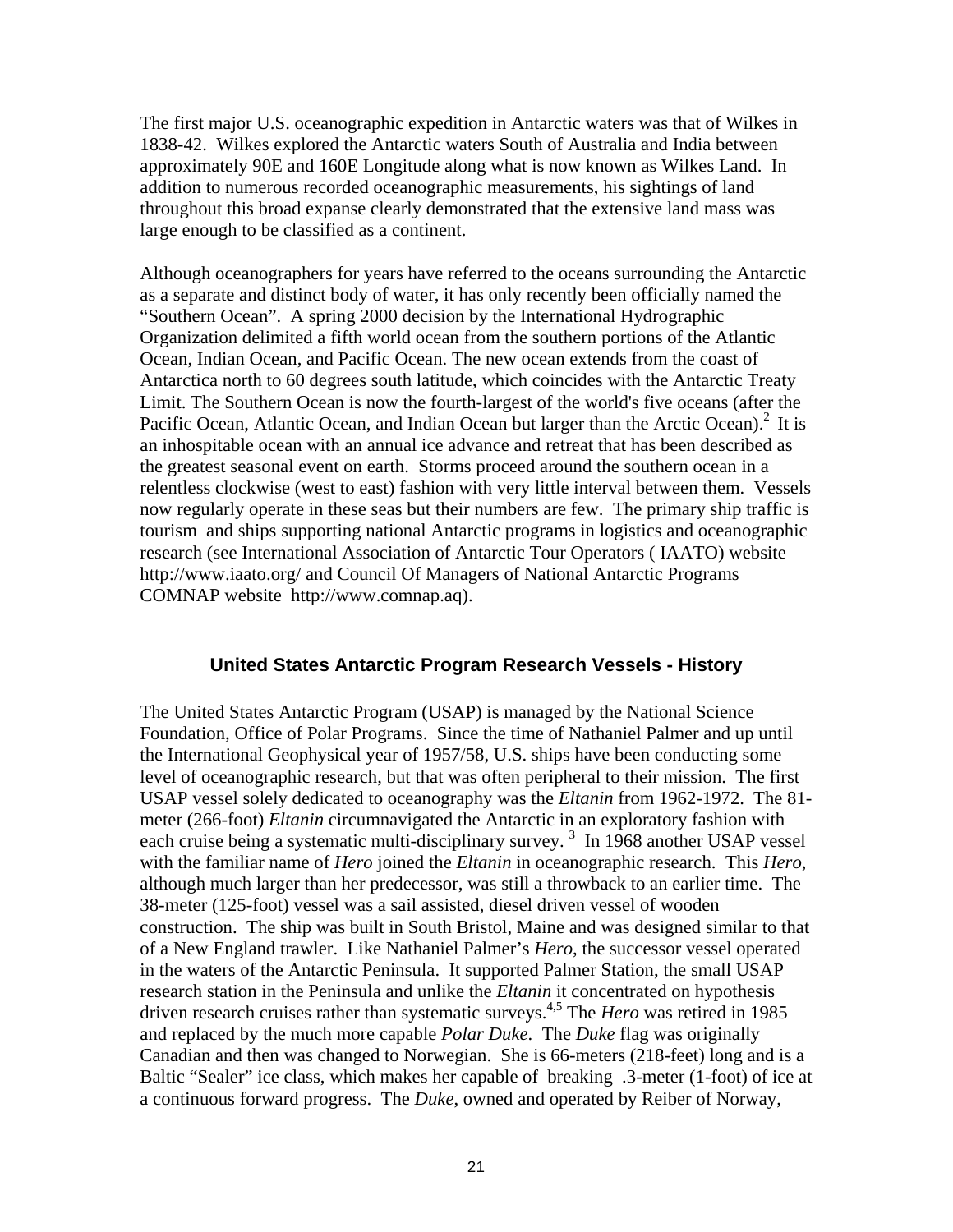was originally designed for oil field support work in Eastern Canada. She was modified for oceanographic work and chartered to the USAP for work primarily in the Peninsula – expanding the role of the *Hero*. The *Duke* played a dual role of being a supply vessel for Palmer Station and that of an oceanographic research vessel. The *Duke* served the USAP for 13 years completing its charter in  $1997^6$ .

The present era in USAP oceanography started with the *Nathaniel B. Palmer*. The *Palmer*, launched in 1992, is the first modern era U.S. commercially built and owned icebreaker. Classed at ABS-A2, it can nominally break 1-meter (3-feet) of ice at a steady 5.6 km/hr (3 knots). The ship was built from keel up as an ice breaking research vessel. The 94-meter (308-foot) vessel operates year around in all areas of the Southern Ocean and is presently on its second circumnavigation of the Antarctic. The newest ship in the USAP fleet is the *Laurence M. Gould.* The 70-meter (230-foot) *Gould* is classed as an ABS A1 Icebreaker with roughly the same ice breaking capability as that of the *Duke.* Unlike the *Duke*, however, the *Gould* was purpose built, rather than retrofitted, for the dual role of research and Palmer Station supply. The *Gould* typically operates around the Antarctic Peninsula and is named after the Chief Scientist of the second Byrd Antarctic Expedition who was a diplomat, college president, member of the National Science Board, and Chairman of the Polar Research Board in addition to being an eminent scientist.

The U.S. Coast Guard (USCG) icebreakers have also supported Southern Ocean science. Currently USCG support is provided by the *Polar Star* and *Polar Sea*. These vessels are 122-meters (399-feet) long, with a nominal icebreaking capability of 2-meters (6-feet) of ice at 5.6 km/hr (3 knots ). This is roughly equivalent to ABS A5 (although military vessels do not have formal ABS ratings). The primary mission of these vessels when operating for the USAP is logistics. Each year one of these vessels on an alternating basis deploys to the Ross Sea. There they break the channel into McMurdo Station, the largest station operated by the USAP and the staging point for almost all U.S. inland research on the Continent, including the Amundsen-Scott, South Pole Station. In addition to breaking the channel, the *Star* or *Sea* is responsible for providing fuel to a remote helicopter airfield and escorting a tanker and a freighter that annually supply McMurdo. This leaves little time for supporting research, but each year a few short term projects are supported on the south or north bound deployment legs or during the busy time while working in McMurdo Sound. (See Berkson in this volume of the MTS Journal for an article on USCG science support in the Arctic. )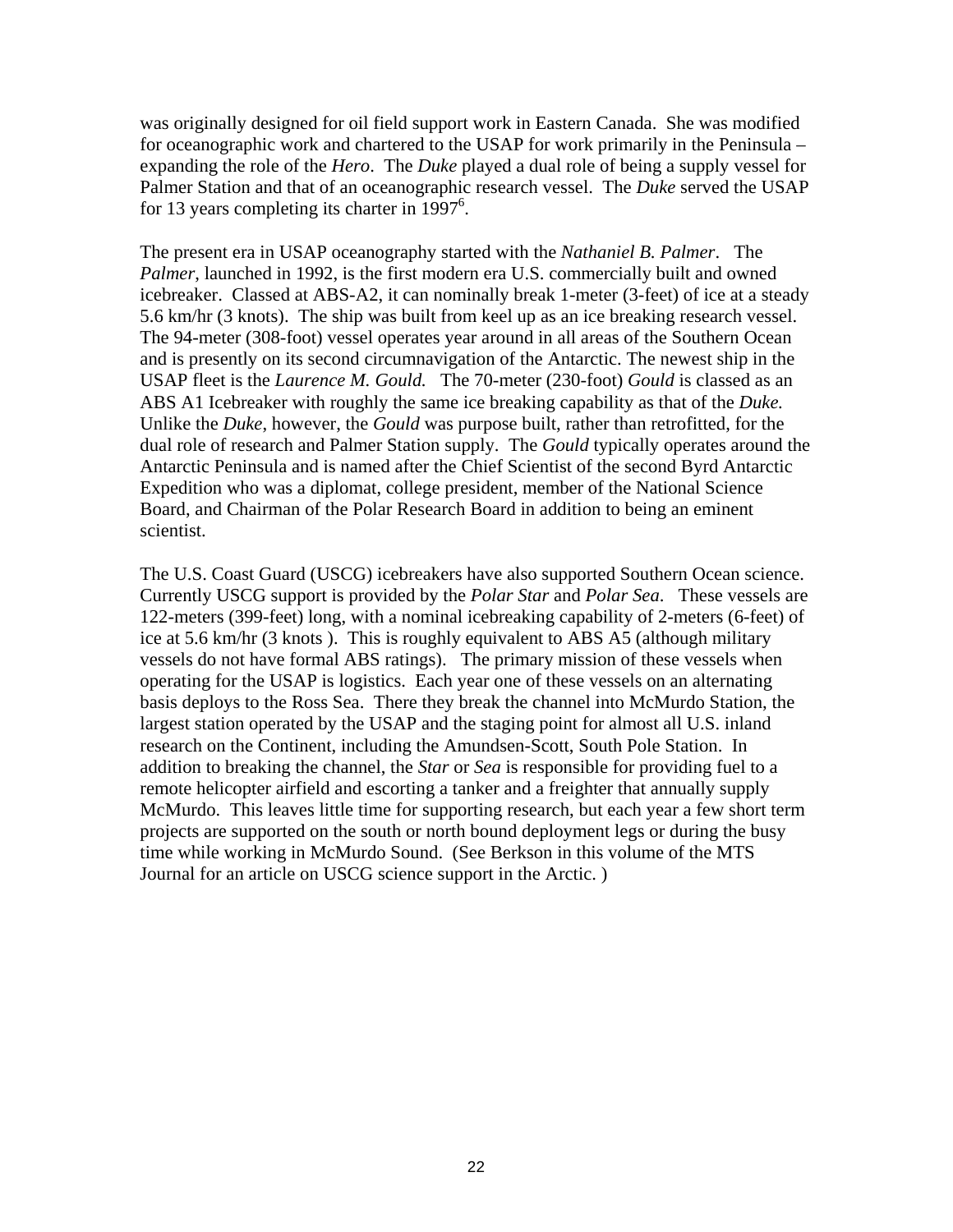#### **Southern Ocean Science**

The worlds most under explored oceans are those closest to the poles. The track line chart of geophysical cruises published by the National Geophysical Data Center (NGDC) shows huge gaps in our knowledge of the Southern Ocean whereas the geophysical track lines in areas between 60°S and 60°N have virtually filled the chart. While exploratory work still must be done, there are also compelling scientific questions that need to be answered. The Antarctic Circumpolar Current, reportedly the mightiest of the ocean's currents, is a key to understanding rapid changes in world ocean circulation and its effect on global climate change. The leaching of brine out of the sea ice surrounding Antarctica forms very cold, very dense, very saline water. This water sinks to the ocean bottom and begins a long, slow voyage to the Northern Hemisphere where it surfaces. Understanding the movement and ultimate surfacing of oceanic deep waters is another key to understanding global climate change. The ozone hole, which annually occurs over Antarctica, allows the penetration of harmful ultraviolet-B radiation into the sea. Studying the effects of this UV-B on phytoplankton, and other members of the food chain, may help to understand the level of harm that can be expected from continued UV-B penetration. The Ross Sea is thought to be the location of one of the world's largest blooms of phytoplankton. Understanding the massive uptake and release of carbon by these microscopic organisms will give insight to the worlds global carbon balance. Assessing the population status of krill and fin fish provides data to aid in the regulation of commercial fishing. Studying the geology and geophysics of the ocean bottom in the seas surrounding Antarctica will provide knowledge of pre-historic climate cycles. The ebb and flow of grounded icebergs leave indelible evidence on the floor of the Antarctic Continental Shelf. Understanding and dating these phenomena will help piece together a clearer understanding of paleoclimates. The plate tectonic movement of the world's continents can only be understood if the tectonic motion of the Antarctic Continent, by deep penetrating ocean seismic experiments, is also studied. These and many other compelling scientific questions have kept the USAP oceanographic research ships fully booked well into the future.

#### **Contractual Arrangements**

Starting with the *Eltanin* and continuing through the present day, USAP ship operations have been contractor operated. The present two ships the *Palmer* and the *Gould* continue in that method of operation. The NSF employs a prime contractor to operate most of the USAP facilities in the Antarctic. This includes chartering of major facilities operations such as ships and aircraft. The present prime contractor is Raytheon Polar Services Company (RPSC). RPSC, in turn, charters the *Palmer* and the *Gould* from a Louisiana based corporation, Edison Chouest Offshore (ECO). ECO owns and operates a fleet of over 300 vessels that perform offshore and specialty operations. A major factor in the consideration of lease vs. buy was cost. A lease versus buy analysis, using a method prescribed by the government's Office of Manpower and Budget, resulted in a determination that a lease was most advantageous to the government. This type of analysis is far from precise. It involves a number of estimates and assumptions including interest rates, discount rate, operating costs, length of lease, and ship value at the end of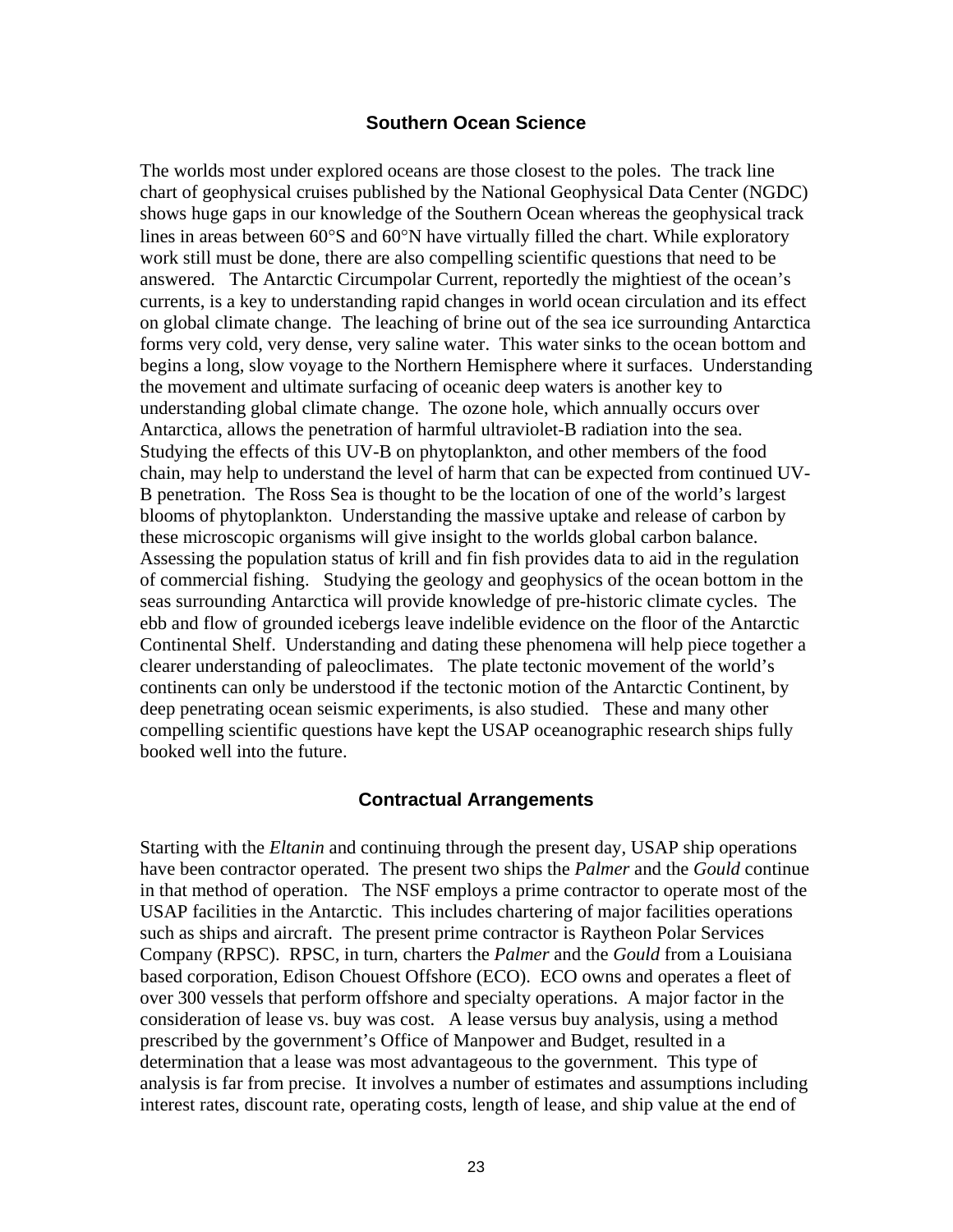the lease. Cost, however, was not the only factor in the decision to lease. There are a number of other items that were factors in the decision:

- 1. Risk With a lease, the owner is financially responsible for building the vessel. Lease payments begin only upon delivery and acceptance of the vessel. Shipyard cost and time over-runs are at the risk of the owner.
- 2. Fleet management The maintenance of the vessel and the hiring of the crew is the responsibility of the owner. A vessel owner that operates a large fleet, such as ECO, has the corporate capability to manage the logistics necessary to keep ships running in remote locations. Crew, for unique and demanding vessels, such as antarctic research vessels, are first proven on other less demanding vessels in the fleet and come to the USAP as proven individuals with the demonstrated capability of independent, difficult operations.
- 3. Construction In the case of the *Palmer* and the *Gould,* the ship owner, ship builder and ship operator are all one company. This can have significant advantages to the charterer. In more typical situations in which the owner/operator is separate from the ship yard there is often a conflict of economic drivers. The operator wants a quality ship that will be easily maintained and efficiently run. The shipyard wants to provide a ship that meets specification at the lowest cost. Any operator-instituted changes in specification to improve operational capability or maintainability that occur during shipyard construction are likely to be extremely expensive. With an operator that owns the shipyard, these conflicts typically do not arise and changes that improve the ship's capability and maintainability are readily incorporated.<sup>7</sup>

The business practices of research vessel ownership and operation vary considerably with the agency or institution supporting the research. The USAP and NSF's Ocean Drilling Program (ODP) use the contractor owned and operated model. The National Oceanographic and Atmospheric Administration (NOAA) primarily uses a model of government owned - NOAA Corps operated, but they also contract for some of their ship time. The Coast Guard owns their vessels and operates them with Coast Guard sailors. University National Oceanographic Laboratory System (UNOLS) vessels are a combination of government (Navy and NSF) owned vessels and University owned vessels. They are operated by the individual Universities through funding primarily provided by NSF and other government agencies. Each of the methods of providing research ship support to science varies considerably, and each has both advantages and disadvantages. None is necessarily "better" than the other and all are a reflection of the standard means of operation of the particular agency or institution.

## *ARVOC*

The USAP employs the support of the scientific community in the design and operation of its major facilities. There are oversight committees for each of the major, land-based antarctic stations: McMurdo, Amundsen-Scott South Pole, and Palmer. Likewise there is an oversight committee for the research vessels: the Antarctic Research Vessel Oversight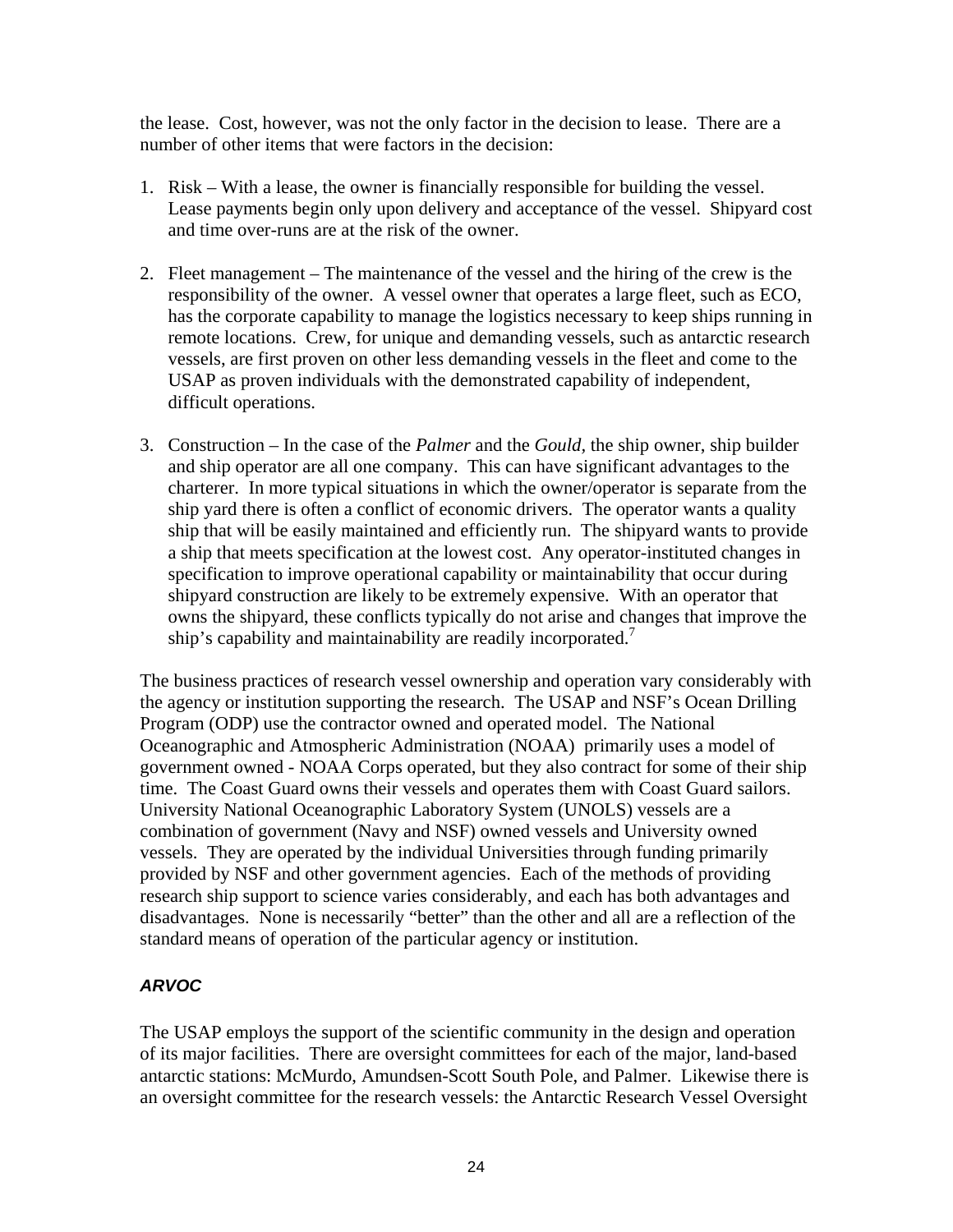Committee (ARVOC). The ARVOC and its precursor have been involved in provision of design specifications, staffing, equipment recommendations and general operating policy of the USAP ships. The committee consists of nine members who are active users of the USAP vessels and are representative of the various scientific disciplines using the ships. The ARVOC meets once or twice per year. Design specifications of both the *Palmer* and *Gould* relied heavily upon UNOLS specifications for large and intermediate research vessels and added special enhancements for Polar operations. During construction of each of the vessels, the ARVOC met regularly at the shipyard in LaRose LA. and provided invaluable guidance regarding design, construction and recommended modification. Presently the ARVOC is reviewing the possibility of adding another vessel to the USAP fleet, a relatively small vessel (37-46 mtr.(120-150 ft.)) for close support of Palmer Station. The ARVOC works closely with the UNOLS Arctic Icebreaker Coordinating Committee (AICC). Each committee a liaison member who attends the other's meetings. Past Chairs of ARVOC (and its precursor) have been: Capt. Robertson Dinsmore (Woods Hole Oceanographic Institution) (2/90 – 2/92) ; Dr. Douglas Martinson (Lamont-Doherty Earth Observatory) (4/94 – 12/97); and Dr. David Karl (University of Hawaii) (1/98 – 12/00). The present Chair is Dr. Robin Ross (University of California at Santa Barbara)  $(1/01 - 12/03)$ . (The ARVOC web site may be viewed at: [www.polar.org/science/marine/arvoc/arvoc.htm\)](http://www.polar.org/science/marine/arvoc/arvoc.htm)

#### **NATHANIEL B. PALMER**

The contract for construction of the *Palmer* was signed on February 26, 1990. The ship was completed and commissioned on March 15, 1992. Since that time the *Palmer* has operated on a year around basis in the Southern Ocean. She has completed her second circumnavigation of the Antarctic Continent. Cruises have been intense and varied. A number have been in support of major multidiscipline and international oceanographic programs such as Global Ecosystems Dynamics (GLOBEC), the World Ocean Circulation Experiment (WOCE), the Joint Global Ocean Flux Study (JGOFS), the Antarctic Pack Ice Seal study (APIS), the Antarctic Zone Flux experiment (ANZFLUX) and the Long Term Ecological Research program (LTER). The *Palmer* has worked deep in the Ross and Weddell Seas during the harsh antarctic winter. In fact, the *Palmer's* first cruise was in the austral winter in support of a joint US-USSR (now Russia) ice camp deep in the Weddell Sea. The cruise track taken by the *Palmer* paralleled that of the illfated cruise of Sir Earnest Shackelton when his ship the *Endurance* was crushed in the grips of the Weddell Sea ice. The *Palmer*, because of her icebreaker rating of ABS A2, was not subject to a similar fate. The *Palmer* is equipped for biology, chemistry, geology, ecology and both ocean bottom and sea ice geophysics.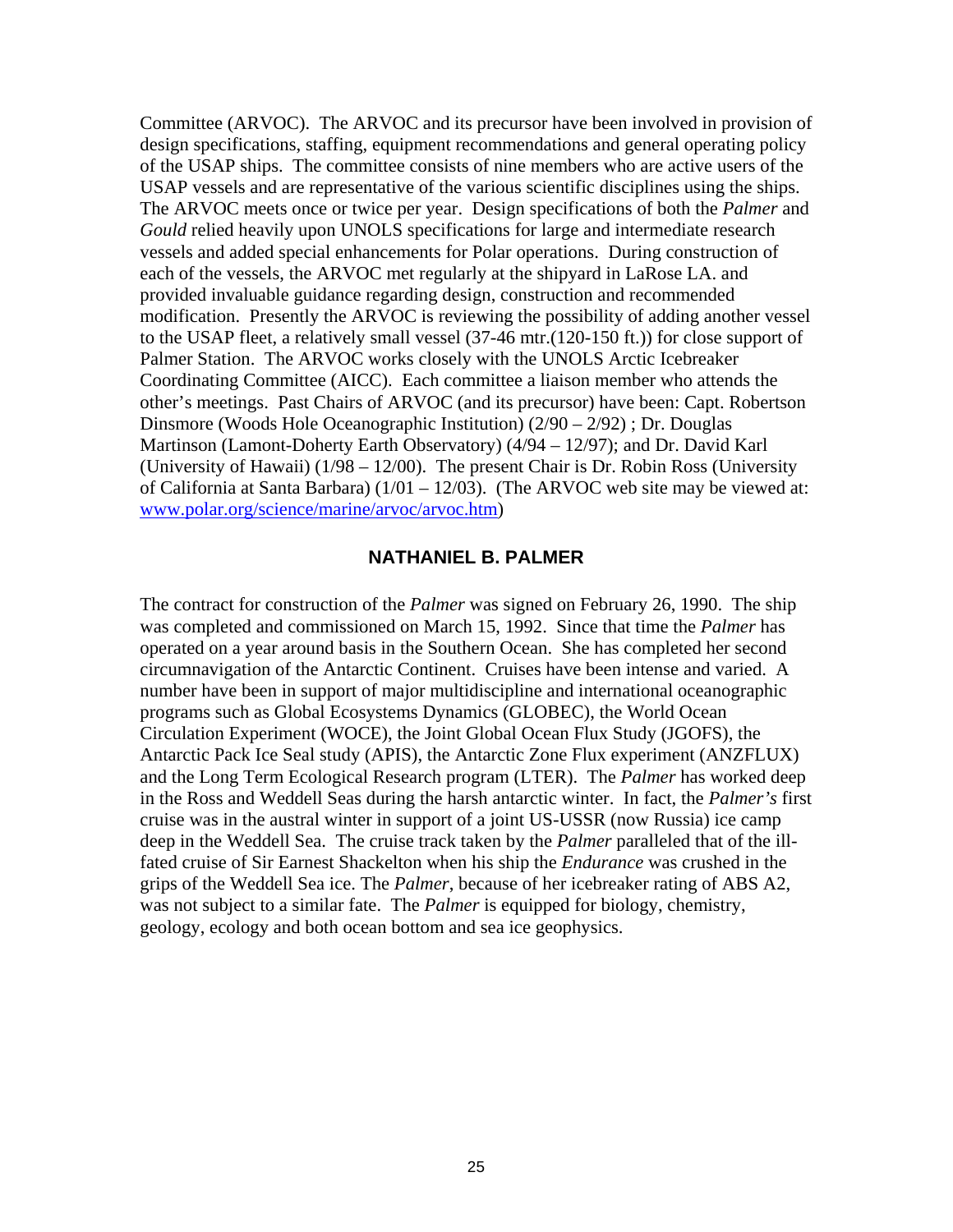

**Figure One: Outboard Profile of** *Palmer* 



**Figure Two: Main Deck Layout of** *Palmer.* 

A new contract for an additional charter of the *Palmer* was signed on April 10, 2001. It includes a six-year initial term with a four-year optional extension and goes into effect starting March 16, 2002. The new charter will includes: replacement or upgrade of the existing multibeam survey system, fabrication of a moonpool capable of supporting a geotechnical drill rig, an upgrade of the dynamic positioning system, increased berthing, a larger crane, improved workboat characteristics, enlargement of the bio-chemistry lab and extensive renewal of laboratory furnishings and utilities.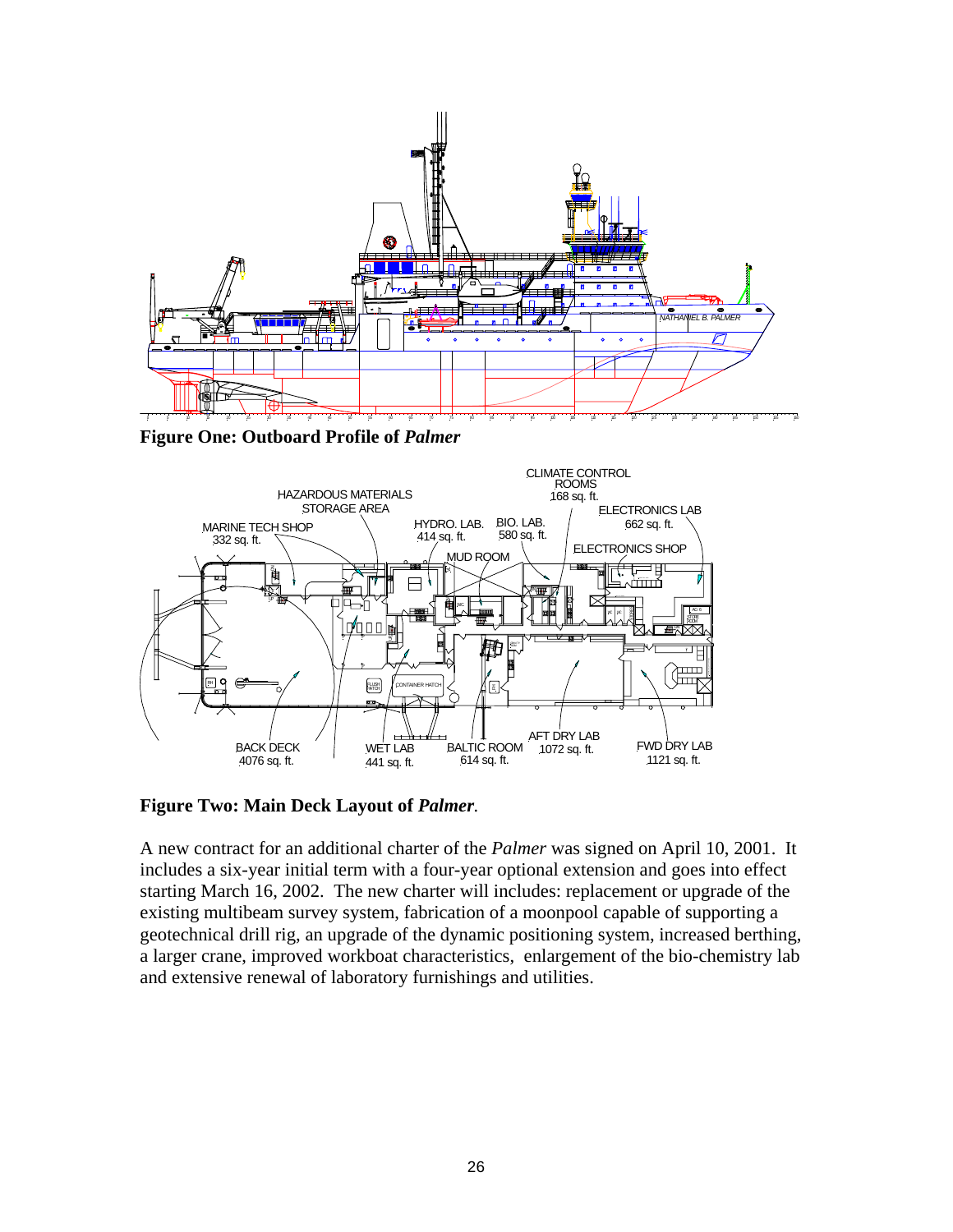The particulars of the *Palmer* are shown below in Table 1.<sup>6,7</sup>

| Length           | 94 m (308 ft)                                     |
|------------------|---------------------------------------------------|
| <b>Breadth</b>   | $18 \text{ m} (60 \text{ ft})$                    |
| Design Draft     | 6.9 m $(22' 6'')$                                 |
| Displacement     | 6900 MT (6800 LT)                                 |
| Horsepower       | 12,720 SHP from four mains                        |
|                  | 1,500 HP Bow thruster                             |
|                  | 800 HP Stern Thruster                             |
| Propellers       | 2 - Variable pitch in Kort Nozzles                |
| <b>Rudders</b>   | $2 - High Lift$                                   |
| Berthing         | 39 Science and support technicians                |
| <b>Ice Class</b> | ABS-A2 (nominally break 1 m of ice at 5.6         |
|                  | k/hr (3ft of ice at 3kts))                        |
| Winches          | Markey, DUSH-5, (Baltic Rm)                       |
|                  | 10,000m .818cm E-M (33,000ft, .322")              |
|                  | Markey, DUSH-5-5WF,                               |
|                  | 10,000m .818cm E-M & 10,000m .635cm               |
|                  | 3x19 WR                                           |
|                  | $(33,000$ ft, .322"; 33,000ft, 1/4")              |
|                  | Markey, DUSH 9-11,                                |
|                  | 10,000m 1.72cm E-M & 10,000m 1.43cm               |
|                  | 3x19 WR                                           |
|                  | $(33,000$ ft, .680"; 33,000ft, 9/16"              |
| A-Frames         | Stern $-11.8$ MT, 9m clearance (12 ton,           |
|                  | 30')                                              |
|                  | Starboard -11.8 MT, 6.1m clearance (12)           |
|                  | ton, 20')                                         |
|                  | Baltic Room $-$ Boom $-$ 5.4 MT (6 ton)           |
| Workboat         | 7.9m (26ft) steel hull                            |
| Compressors      | 2 @ 566 ltr/sec, $140 \text{kg/cm}^2$ (1200-scfm, |
|                  | $2000$ psi)                                       |
| Lab Space        | 548 m <sup>2</sup> (5,900 ft <sup>2</sup> )       |

Table 1 – Ship's Particulars, *Nathaniel B. Palmer* 

The *Palmer* was specifically designed for year around antarctic operations. The ABS-A2 classification enables operation in almost all antarctic ice regimes. For multi-year ice, that is ice that has survived more than two years melt cycle, a higher ABS class would be warranted. Multi-year ice is common in the Arctic but is far less common in the Antarctic. In the Arctic, an ocean surrounded by continents, ice located close to the North Pole doesn't melt much in summer and can survive a number of years before ocean circulation ultimately drives it into lower latitudes. As sea ice ages, salt leaches out of the ice in the form of highly saline brine. The remaining ice becomes continually less saline and becomes much harder than salt water ice. Also as it ages without thawing it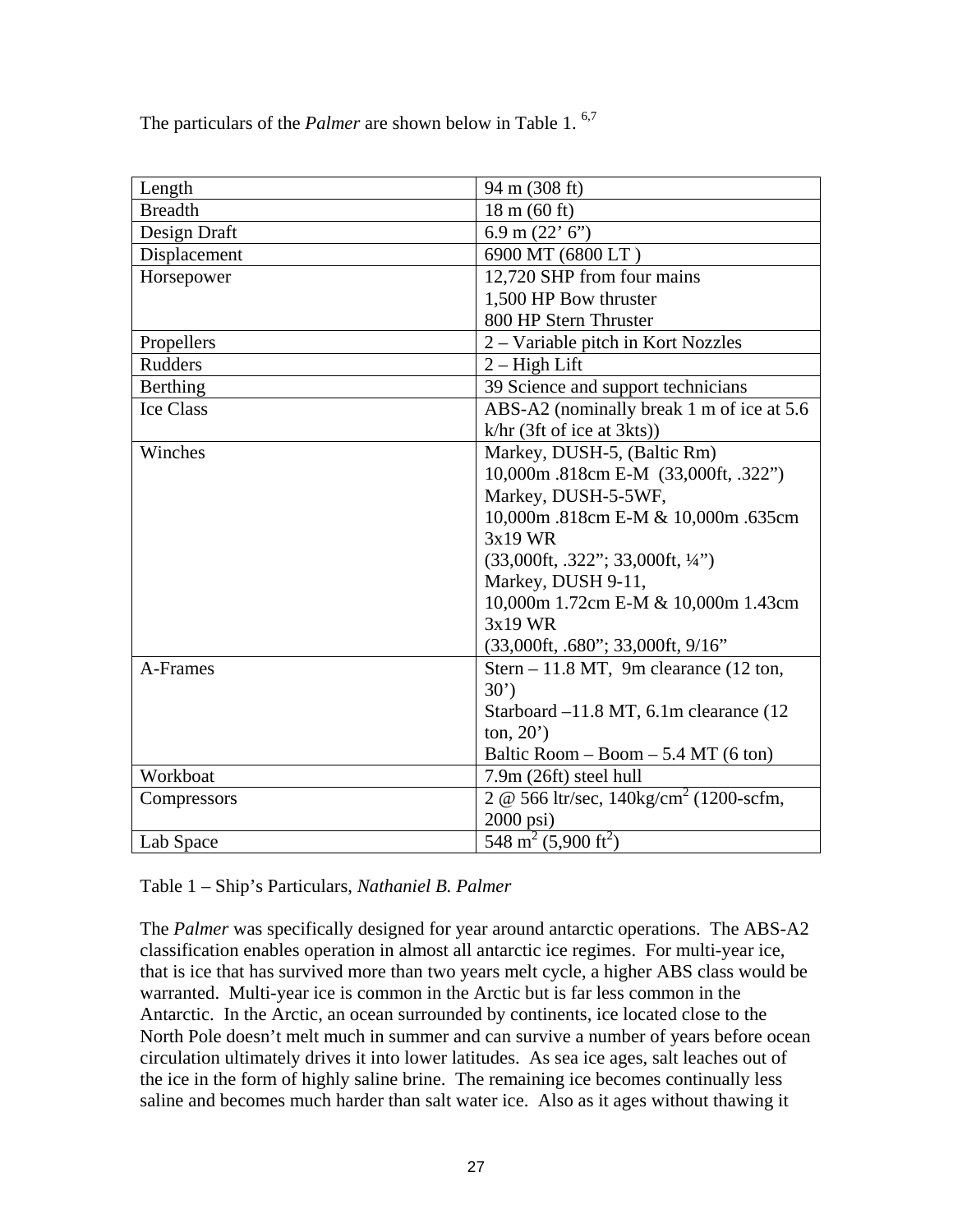becomes much thicker. In contrast, the Southern Ocean is an ocean surrounding a continent. First year ice is the product of the annual growth and decay of sea ice around the Antarctic. There are areas deep in the Ross and Weddell Seas, the two seas that penetrate to the most southerly latitudes, that form ice that survives one year melt. However there are gyres in both the Ross and the Weddell that circulate this ice out to higher latitudes before the two-year ice is officially classified as multi year ice.

The *Palmer's* ice class ensures the hull strength, horsepower and structural integrity of rudders and propellers to operate in the ice covered areas of the Southern Ocean. In addition to ice class, the vessel has other features that are unique to polar oceanography. The oceanographic staging hangar, or Baltic room, has proved to be extremely effective in temperatures as low as  $-30^{\circ}$ C. The room is equipped with a large, hydraulically operated, watertight door that opens directly to the sea from the skin of the ship on the starboard side. Inside the Baltic room is an overhead telescoping boom and a Markey DUSH 5 winch. The room is heated by three 440-volt heavy-duty electric blower heaters to a near shirtsleeve environment. Sensitive instrumentation such as CTD rosettes can be assembled and tested in comfort prior to opening the door to the environment and extending the boom to deploy the instrument. Total time to deploy and retrieve such instrumentation into and out of the water is a matter of a few minutes, thus avoiding potentially disastrous freeze-up of sensitive instruments or water bottles.<sup>8</sup> Another feature unique to polar oceanography is the heated exterior main working deck. This deck has been proven to keep the decks ice free and safe in temperatures below –30°C. Finally, unique to polar oceanography, a helicopter deck and hangar are available. Cost consideration has prevented significant use of helicopters, but their use in ice covered waters can extend the range of the science and the operation of the ship considerably.

Because of the remote location and the extended shipping time necessary to get scientific equipment to the *Palmer,* the ship is extensively outfitted with oceanographic and scientific measurement instruments and a fully networked computer system. Information regarding this suite of instruments may be found on the Web at: www.polar.org/science/marine/nbp .

#### *LAURENCE M. GOULD*

The *Gould* follows in the tradition of the *Polar Duke* by being both a research vessel operating primarily in the Antarctic Peninsula region and a re-supply vessel for USAP's Palmer Station, located in the Peninsula, on Anvers Island, about 120 miles north of the Antarctic Circle.

The *Gould's* contract is for an initial five year with options to extend to ten years. It was signed on April 18, 1995 and the ship was commissioned on January 16, 1998.

The *Gould* is a fully capable ice-breaker, rated at ABS-A1. It is smaller and has less icebreaking capability than the *Palmer*, but it is very well suited for work in the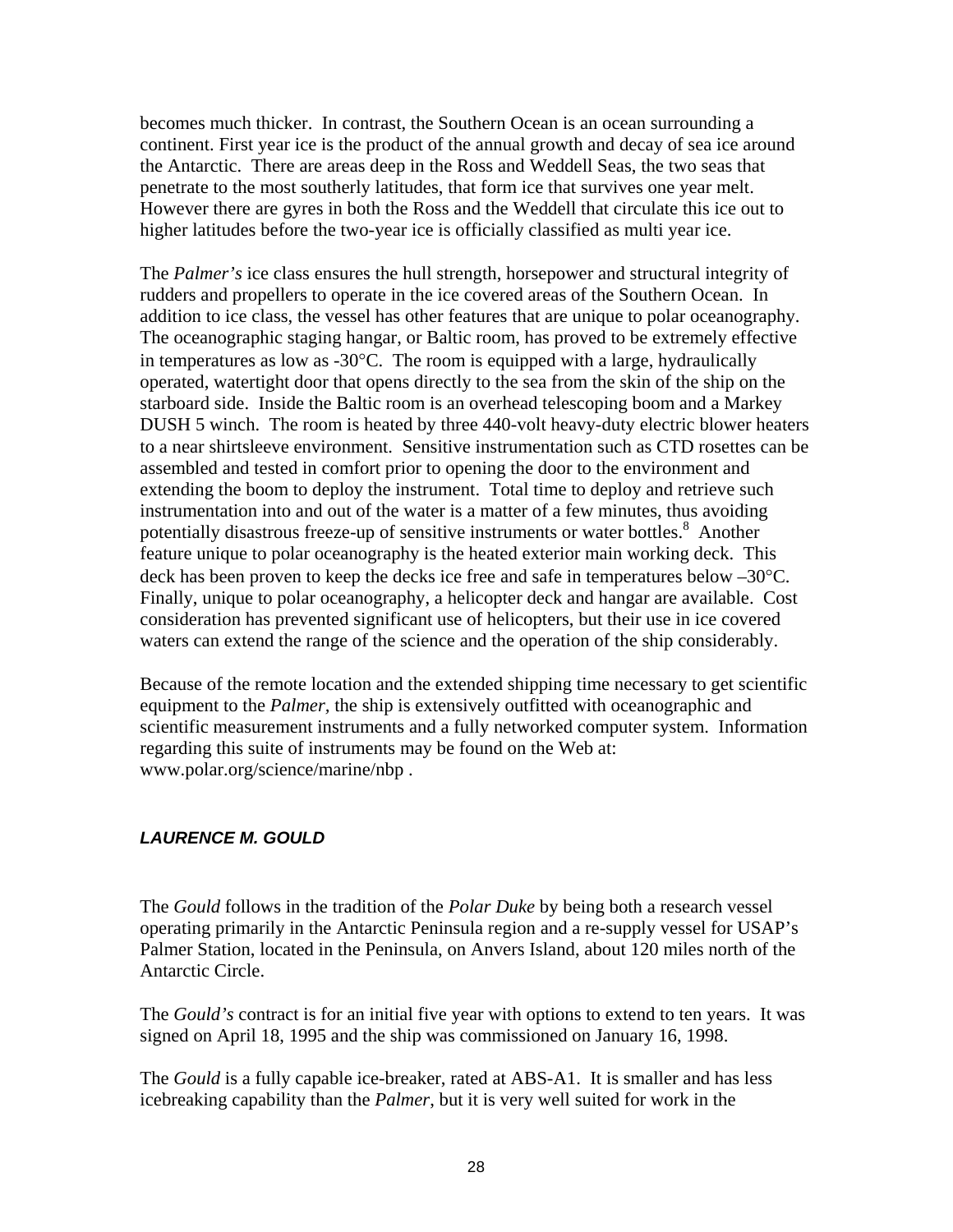Peninsula, the most northerly region of Antarctica where ice conditions in the surrounding ocean are less severe than in other regions. The ABS-A1 rating nominally means that the ship can break one foot of ice at continuous forward motion. Backing and ramming, the ship can break far thicker ice. In the Peninsula, in all but the winter season, there are typically open leads in the pack and often no pack at all. Infrequent conditions when the pack is highly consolidated and under pressure by persistent winds has caused the *Gould* to become beset. The structural integrity of the hull is such that there is no concern for safety and it is only a matter of waiting for wind patterns to shift to reduce the pressure and allow the *Gould* to continue.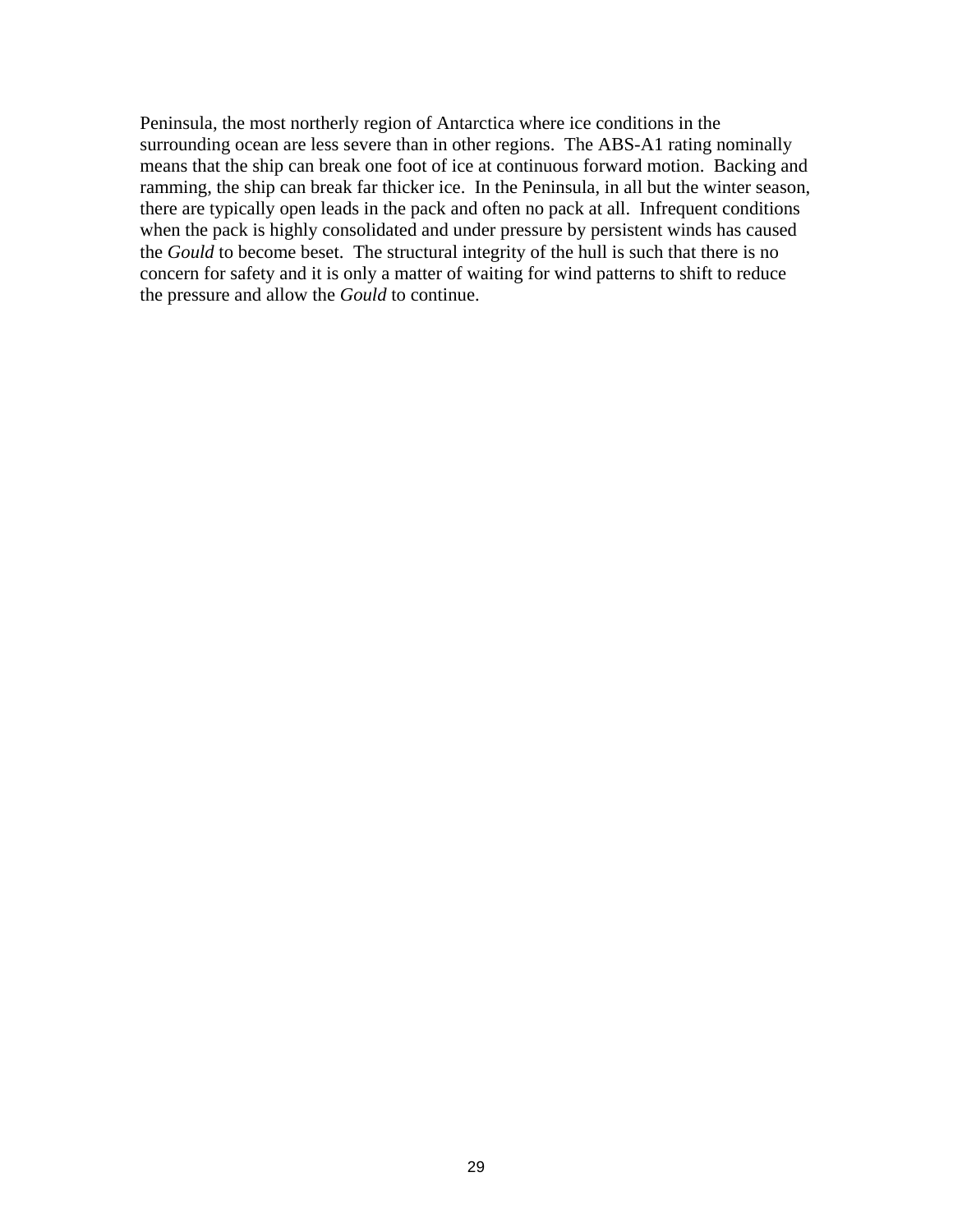| Length           | 70 m (230 ft)                                              |
|------------------|------------------------------------------------------------|
| <b>Breadth</b>   | $14 \text{ m} (46 \text{ ft})$                             |
| Max Draft        | $5.8 \text{ m}$ (19 ft)                                    |
| Displacement     | 3411 LT (3468 MT) (1599 GRT)                               |
| Horsepower       | 4575HP from two mains                                      |
|                  | 800HP Bow thruster                                         |
| Propellers       | 2 Variable Pitch in Kort Nozzles                           |
| Rudders          | 2 High lift                                                |
| <b>Berthing</b>  | 28 Science and support technicians                         |
|                  | plus10 more short term in berthing vans                    |
| <b>Ice Class</b> | ABS-A1 (nominally 1 ft of ice at                           |
|                  | continuous forward motion)                                 |
| Winches          | Markey, DUSH 5, (in Baltic Room)                           |
|                  | 10,000m, .818cm E-M (33,000ft, .322")                      |
|                  | Markey, DUSH 6 interchangeable drums,                      |
|                  | 6,000 m 1.27cm 3x19 WR & 2,800m,                           |
|                  | $1.72cm$ E-M                                               |
|                  | $(19,700 \text{ft}, \frac{1}{2}$ " WR & 9,200ft, .680 E-M) |
|                  | Markey, DUSH 4, interchangeable drums                      |
|                  | 6,300 m, .818cm E-M & 7,000m .635cm                        |
|                  | 3x19 WR                                                    |
|                  | $(20,700$ ft, .322" E-M & 23,000ft, 1/4" WR)               |
| A-Frames         | Stern: 10MT, 7.5 M clearance (11 ton,                      |
|                  | 24'7'                                                      |
|                  | Starboard: 5MT, 19'6" clearance (5.5 ton,                  |
|                  | 19'6'                                                      |
|                  | Baltic Room Boom: 5MT (5.5 ton)                            |
| Compressors      | 118 ltr/sec, 149kg/cm <sup>2</sup> (250cfm, 2000psi)       |
| Lab Space        | $225m^2$ (2425 ft <sup>2</sup> )                           |

The particulars of the *Gould* are shown in Table 2. Like the *Palmer*, the *Gould's* general oceanographic specifications are derived from UNOLS specifications for large and intermediate research vessels.

Table 2 – Ship's Particulars, *Laurence M. Gould* 

The dual mission of the *Gould*, that of research and re-supply of Palmer Station, dictates a configuration and a normal cruise schedule that is somewhat different from that of pure research vessels. Typically there are 10 to 12 cruises per year. All are in the general area of the Antarctic Peninsula with Punta Arenas, Chile as the typical port of embarkation/debarkation. Most of these cruises will stop at least once at Palmer Station and sometimes twice to handle south and north bound Station cargo and personnel. The *Gould* can carry 9 standard, 20 ft shipping containers (4 in the hold). There are also 2 berthing vans that each carry five persons. The berthing vans are carried in the hold. Both the hold and the vans were required to have special fire protection and communications connections to be Coast Guard certified for the personnel habitation.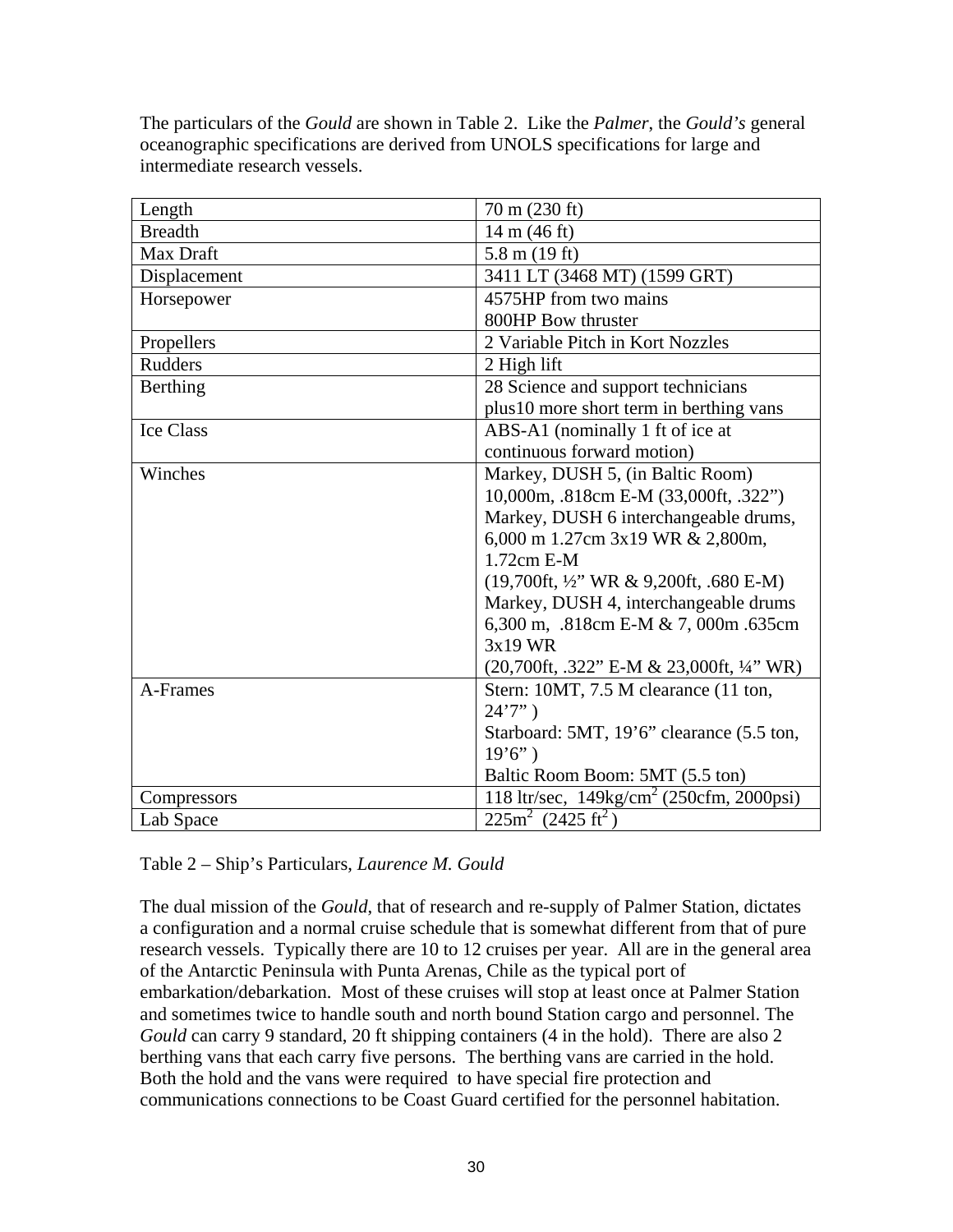These vans are carried aboard as necessary and are only occupied for the transit to/from Palmer Station.

The research mission of the *Gould* is multipurpose. Because the Peninsula is the location of an abundant and varied collection of antarctic flora and fauna, there tends to be a majority of biological, bio-chemical and ecological cruises. However, the ship is also capable of supporting geology and geophysics (e.g. coring, single channel siesmics (with installed 250cfm Price compressors) and physical oceanography. The ship has a 3 ft diameter moonpool that is used for transducer installations and is the source location for drawing ice free uncontaminated seawater. Like the *Palmer,* the *Gould* has a Baltic room. Additionally, like the *Palmer,* and because of the remoteness and long shipping time from the U.S. to Punta Arenas, the *Gould* carries and extensive inventory of onboard sensors, instrumentation, computers and oceanographic equipment. (See website: www.polar.org/science/marine/lmg). Unlike the *Palmer,* the *Gould* does not have a helicopter platform or heated decks.



**Figure Three: Outboard Profile of** *Gould*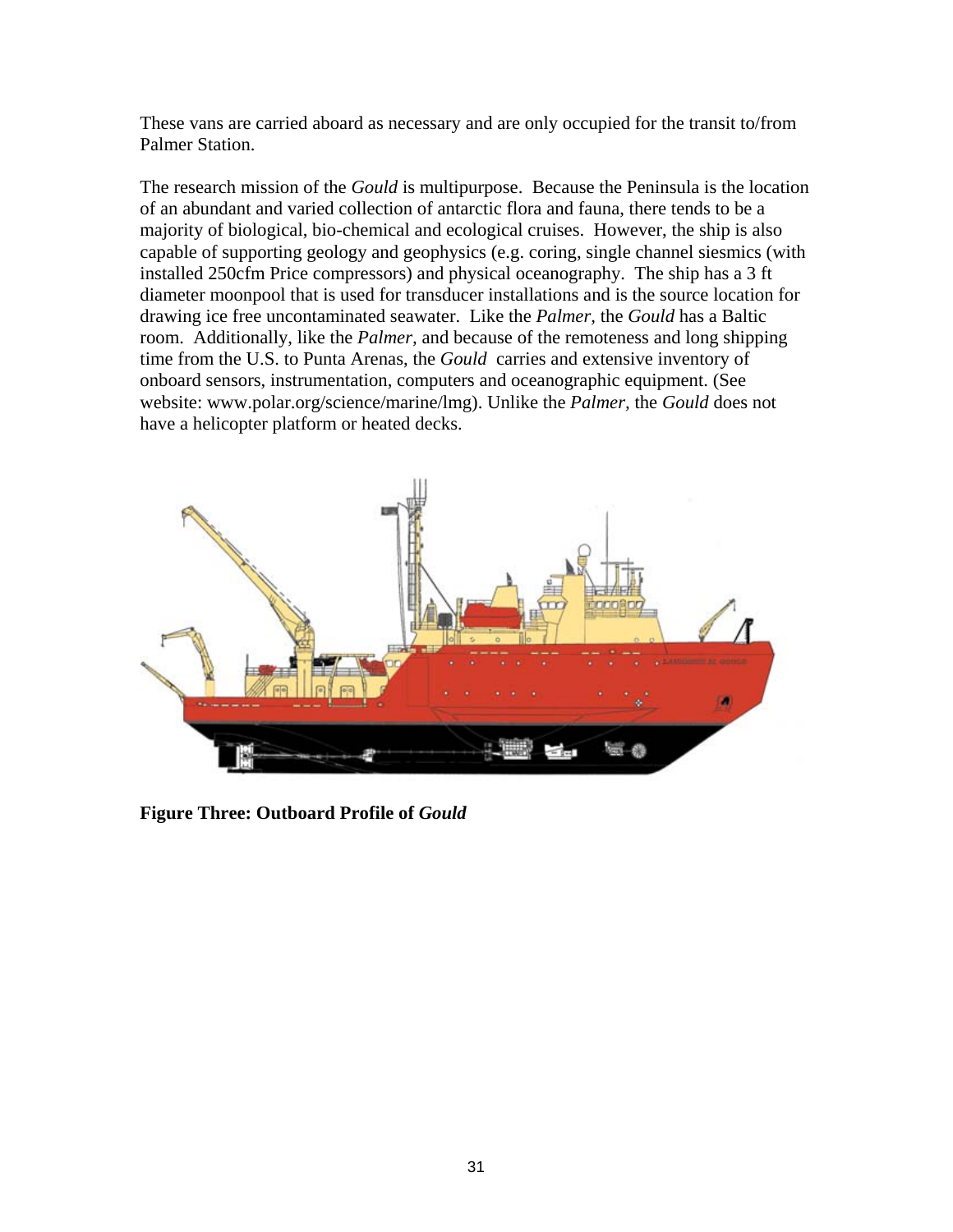

**Figure Four: Main Deck Layout of** *Gould*

## *CONCLUSION*

The tradition of U.S. support for oceanographic research in the Antarctic is being upheld to this day. Both the *Palmer* and the *Gould* are providing excellent service to the USAP and are enabling significant contributions to our understanding of the biology, chemistry, physical oceanography and geology of the Southern Ocean and the its role in understanding global processes. The charter for the *Gould* will continue until 2002 and can be extended until 2007. The *Palmer's* present charter expires in 2002, and a new charter is in place to extend period until 2008 with options to extend further until 2012.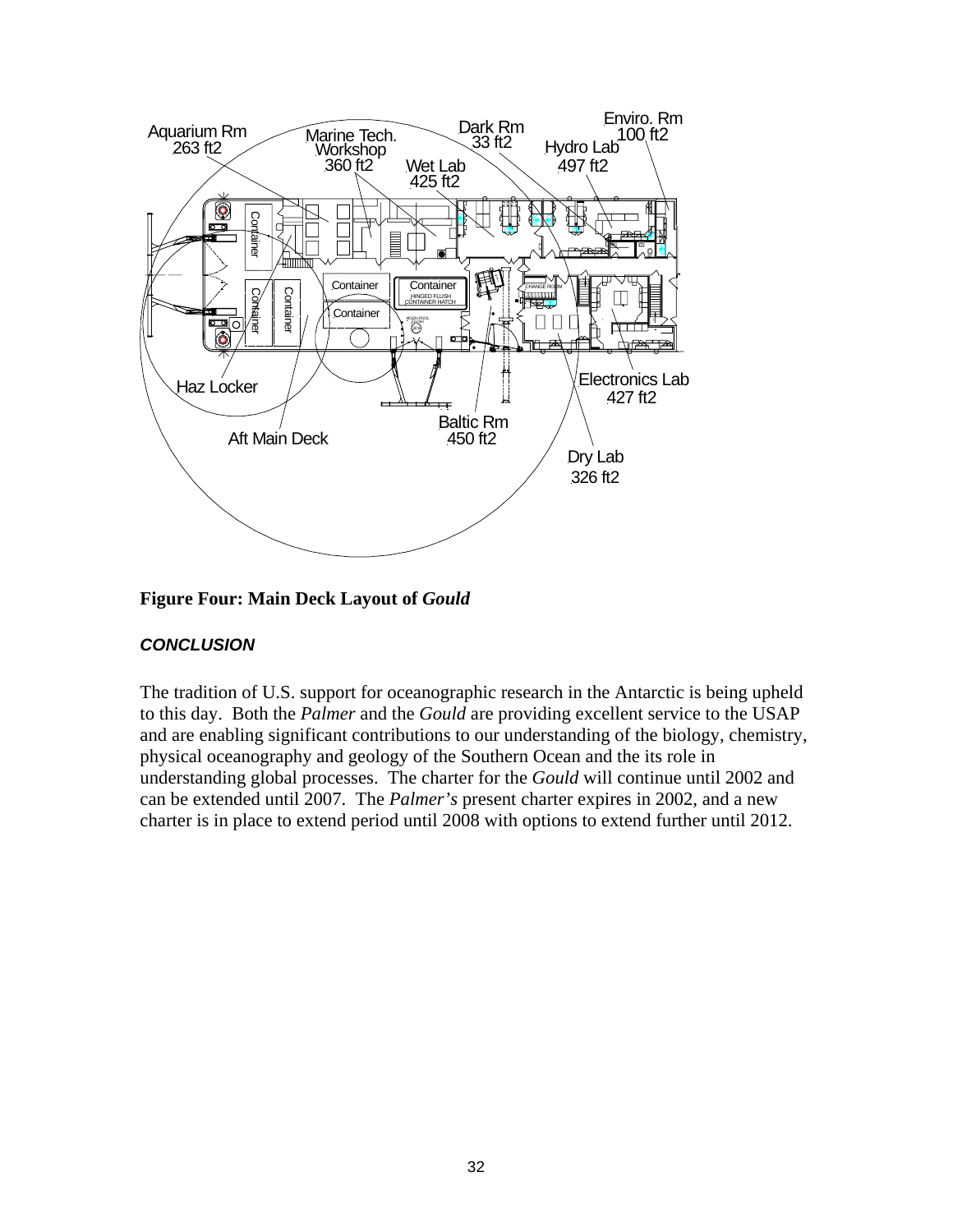

**Figure Five: Picture of** *Palmer* **and** *Gould* **together at Palmer Station dock**.

#### *References*

- 1. Gurney, A. 1997, Below the Convergence: Voyages Toward Antarctica 1699-1839, Norton, New York.
- 2. The World Factbook 2000, Central Intelligence Agency, http://www.cia.gov/cia/publications/factbook/index.html
- 3. Capurro, L. R. 1973. USNS *Eltanin*'s 55 Cruises Scientific Accomplishments. Antarctic Journal, May-June 1973, pp. 57-61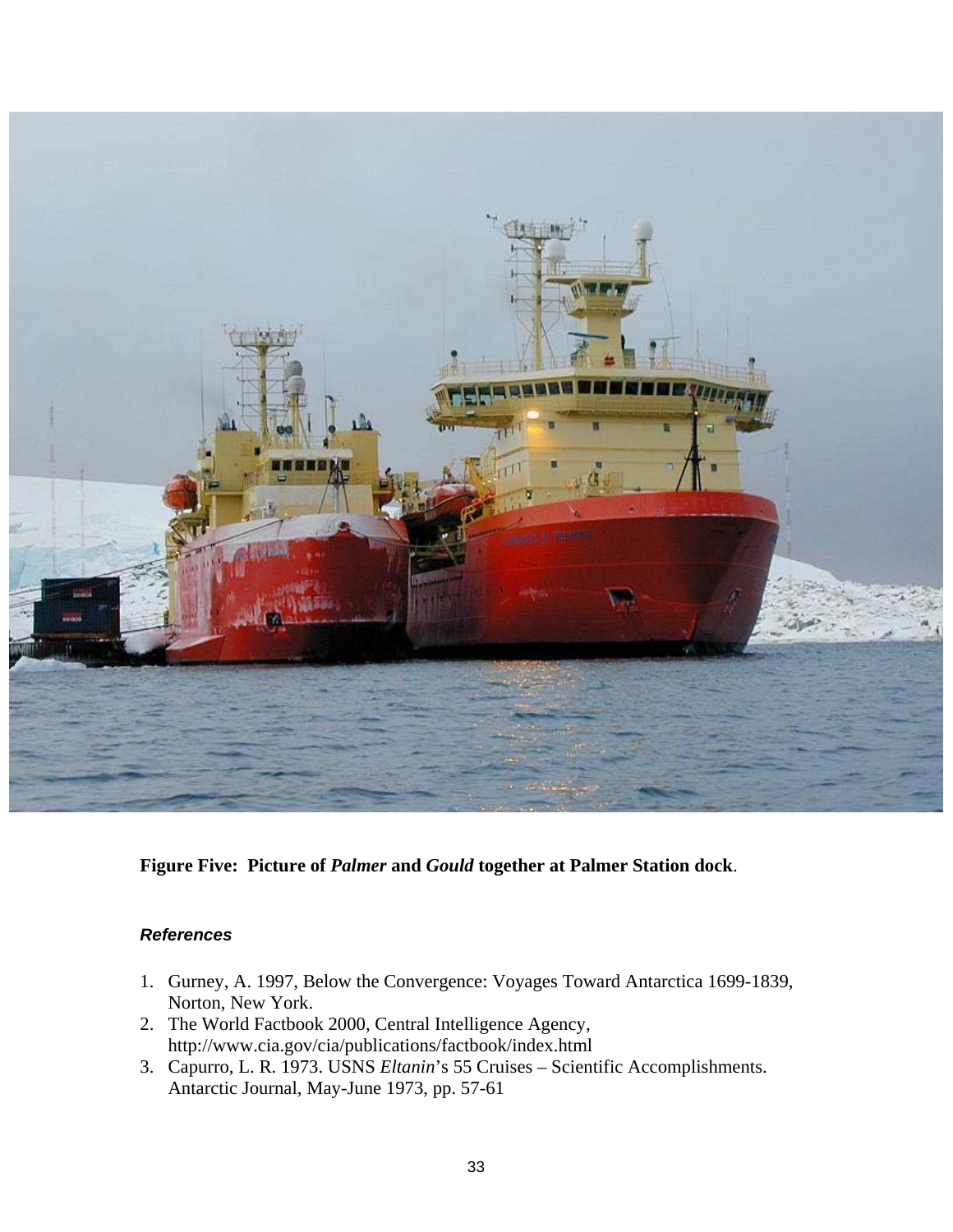- 4. Anonymous 1968. *Hero*: A New Antarctic Research Ship. Antarctic Journal, May-June 1968, pp. 53-60
- 5. Mulcahy, M. 1975. Research Ship *Hero* is 7 years old. Antarctic Journal May-June 1975, pp. 65-69
- 6. D. M. Karl, 1999, A farewell tribute to the Antarctic Research Vessel Polar Duke. Oceanography 12: 7-18
- 7. Kennedy, H.; Sutherland, A. et.al., Science Features of the New Antarctic Research Vessel with Icebreaking Capability: *Nathaniel B. Palmer*. In: Proceedings of the Marine Technology Society – Oceans 91, pp. 19-25. New Orleans, November 1991.
- 8. Sutherland, A., *Nathaniel B. Palmer* New NSF Antarctic Icebreaker. In: Proceedings of the Marine Technology Society – MTS '92, pp. 861-865. Washington, D.C., October, 1992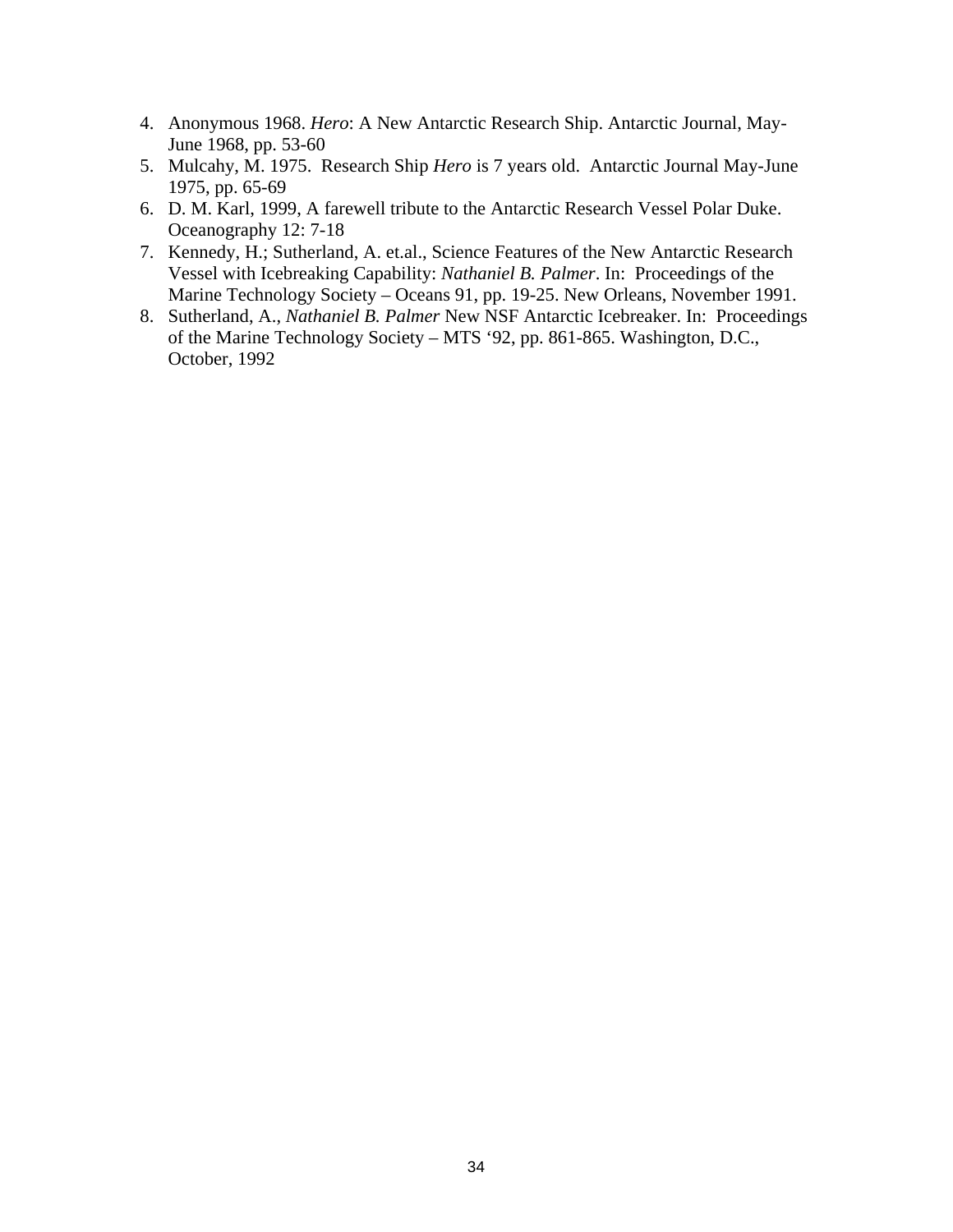# *Appendix D*

## **Synopses of the Research Cruises Conducted aboard the** *Nathaniel B. Palme***r in 2004**

- May July 2004 "Icefish" cruise 60 day cruise from Punta Arenas, Chile to Capetown South Africa - Internationally sponsored with 7 nations providing participants - fisheries biology cruise censusing sub-antarctic fish.
- August September 2004 Transit from Capetown to Aukland and 20 day Dry Dock in Auckland
- October December 65 day cruise Physical Oceanography cruise in the Northern Ross Sea – bottom water formation, global ocean circulation
- December January 2005 39 day cruise Biological Oceanography in the Southern Ross Sea – phytoplankton bloom, gaseous sulfide emissions and contribution to global climate. Cruise ended in McMurdo.
- January February 18 day cruise Mixed discipline, underway geophysics, Physical Oceanography Mooring Recovery Biological Oceanographic Mooring recovery. Cruise ended in New Zealand
- February Maintenance 14 Days in New Zealand
- March Transit to Punta Arenas Chile 21 days Underway geophysics, multibeam, magnetics
- April "Shaldril" 24 day cruise near South Shetland Islands and in the Western Weddell Sea. Installation of a geotechnical drill rig that drills through a moonpool in the vessel's hull
- May June 46 day open period (no funded science)
- June July 22 day cruise in Chilean Fjords geophysics, seismics, multibeam, piston coring, land based investigations on glaciers
- July Sept 60 day cruise, Physical Oceanography, deep ocean mixing events in the Southern Ocean in winter - global ocean circulation, instrumented ice flows, water column chemistry sampling

# **Synopses of the** *Laurence M. Gould* **Activities in 2004**

- July 2004 26 days Northbound cruise to Louisiana to return hazardous waste generated aboard ship and at Palmer Station to the United States. This return of waste to the U.S. is an obligation of the U.S. under the precepts of the Antarctic Conservation Act.
- August  $-21$  days  $-$  Louisiana  $-$  dry dock.
- August September 26 days south bound back to Chile
- September October 15 days change over Palmer Station winter and summer crews - re-supply Palmer